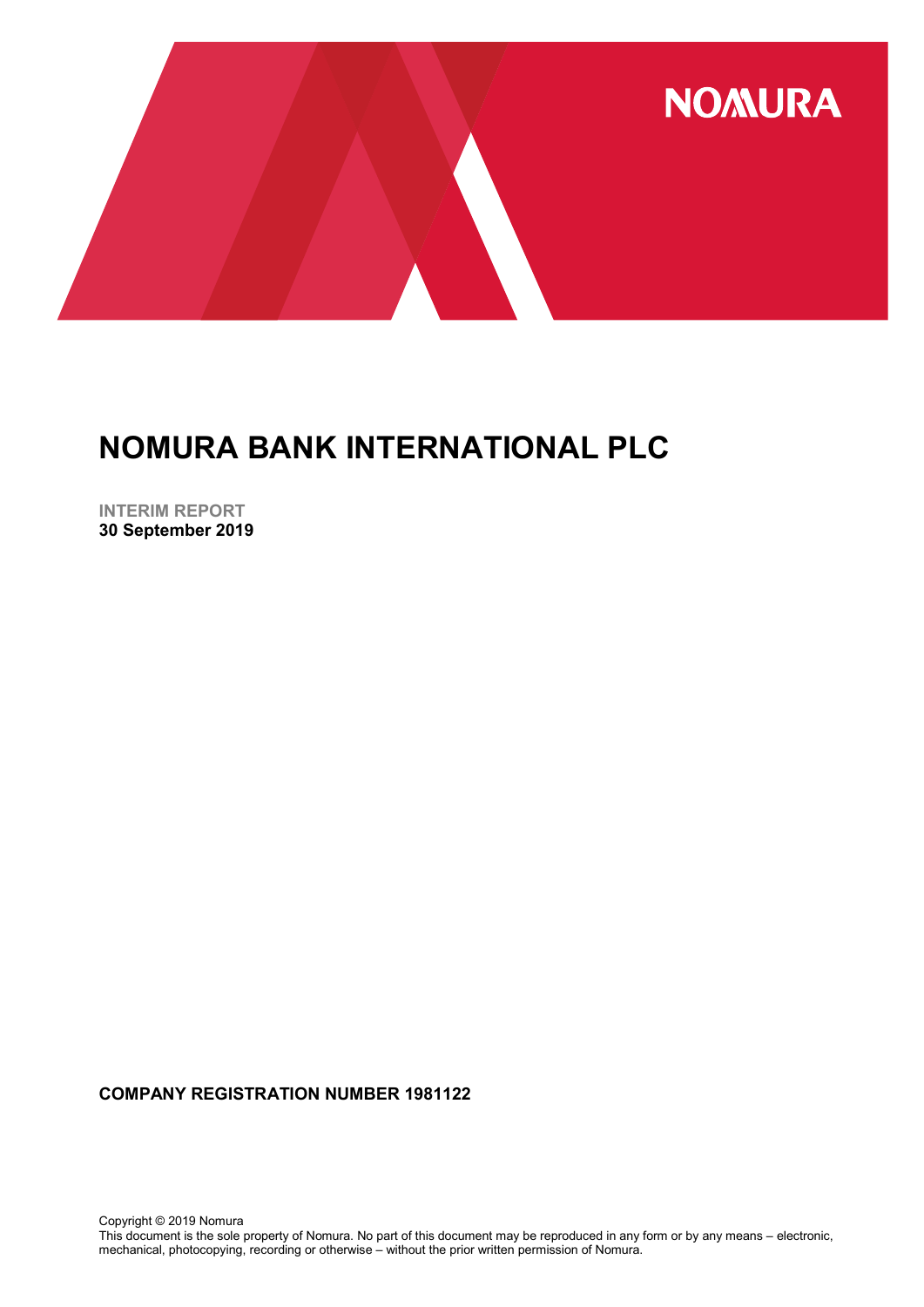# **NOMURA**

## NOMURA BANK INTERNATIONAL PLC

## PERIOD ENDING 30 SEPTEMBER 2019 (UNAUDITED)

The Interim Report is comprised of a Management Report and the condensed financial statements of Nomura Bank International plc (the "Bank") for the period from 1 April 2019 to 30 September 2019. The Bank is incorporated in England and Wales and its registered office is 1 Angel Lane, London, EC4R 3AB.

#### REVIEW OF THE BANK'S BUSINESS, FINANCIAL PERFORMANCE AND FINANCIAL POSITION, AND DESCRIPTION OF PRINCIPAL RISKS

#### PRINCIPAL ACTIVITIES

The Bank's primary role is to support the Global Wholesale Business, predominantly the Global Markets Division, of the Nomura Group (Nomura Holdings, Inc. ("NHI") and its consolidated subsidiaries).

The Bank is a wholly owned subsidiary of Nomura Europe Holdings plc ("NEHS"). The Bank's ultimate parent undertaking and controlling entity is NHI. The Bank has a liaison office in Istanbul, Turkey. The Bank's core activities include:

- issuance of rates, credit and equity linked notes and certificates;
- provision of sub-participations and structured loans;
- purchase of structured credit assets and structured loans;
- provision of traditional banking products such as loans and credit facilities, repurchase and reverse repurchase transactions, letters of credit and guarantees; and
- taking deposits (including foreign exchange and other reference linked deposits).

From an operational standpoint, the Bank outsources a significant proportion of its support services under service level agreements to the related departments of Nomura International Plc ("NIP"). The Treasury department continues to manage the liquidity of the Bank and provides asset and liability management for the balance sheet.

The Bank's key financial indicators during the period were as follows:

|                          | Period ended      | <b>Period ended</b> |
|--------------------------|-------------------|---------------------|
|                          | 30 September 2019 | 30 September 2018   |
|                          | \$'000            | \$'000              |
| Net interest income      | 34.341            | 29,770              |
| Profit after tax         | 6,252             | 8,354               |
| Total comprehensive loss | (6, 746)          | (3,614)             |
|                          |                   |                     |
|                          |                   |                     |
|                          | Period ended      | <b>Period ended</b> |
|                          | 30 September 2019 | 31 March 2019       |
|                          | \$'000            | \$'000              |
| Total assets             | 6,212,506         | 6,638,475           |
| <b>Total liabilities</b> | 5,999,047         | 6,403,270           |

#### Financial Performance:

The Bank reported profit after tax for the period of \$6,251,761 (Sep 2018: \$8,354,277), driven mainly by facilitation fee income for issuance facilities provided to NIP.

#### Financial Position:

The Bank's total assets decreased year on year by 6% to \$6,212,506,019 (Mar 2019: 6,638,474,527) following the maturities of certain secured financing transactions during the year. During the year, the Bank paid a dividend of \$15,000,000 to the Bank's immediate parent, NEHS.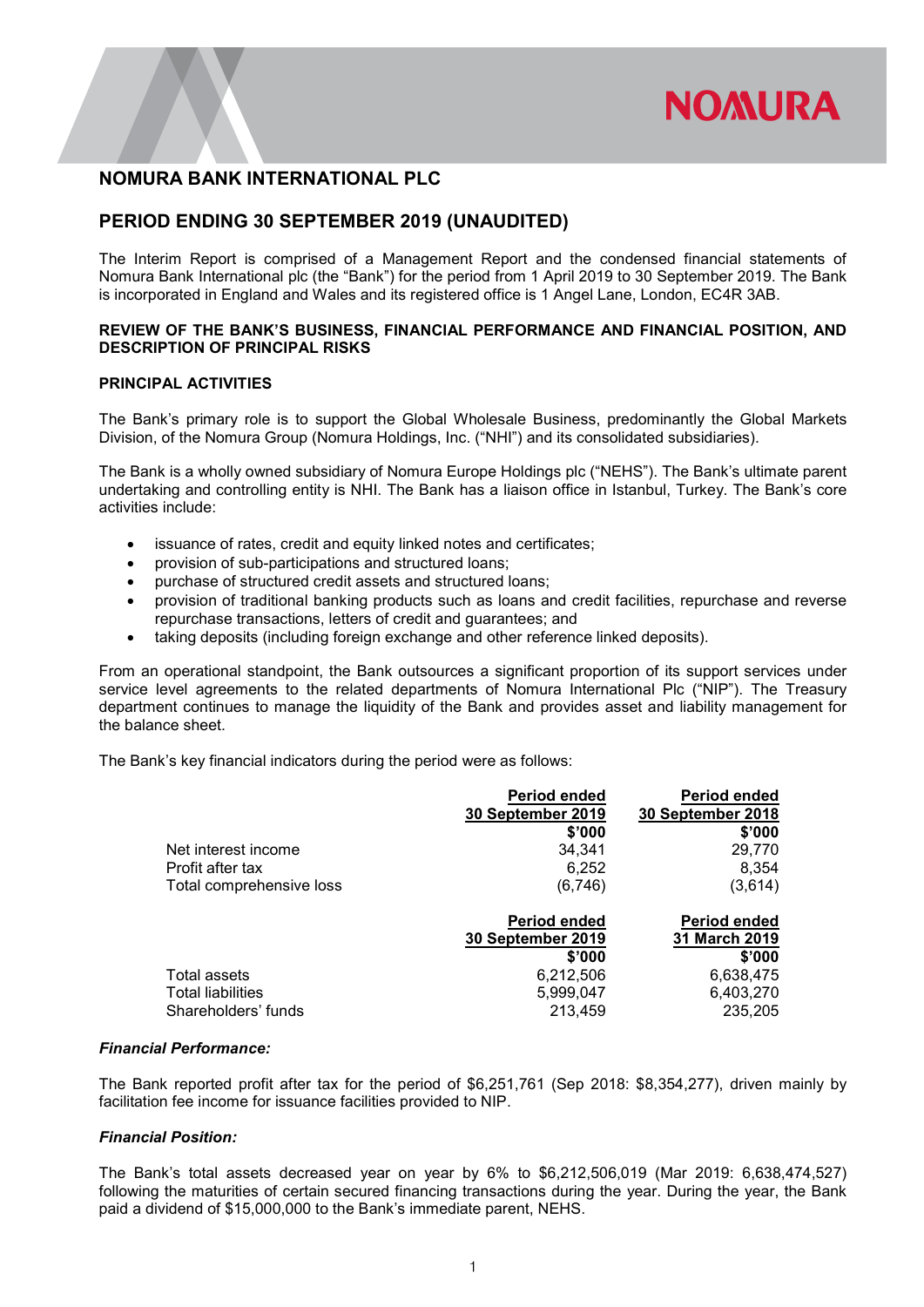

# PERIOD ENDING 30 SEPTEMBER 2019 (UNAUDITED)

#### REVIEW OF THE BANK'S BUSINESS, FINANCIAL PERFORMANCE AND FINANCIAL POSITION, AND DESCRIPTION OF PRINCIPAL RISKS (CONTINUED)

#### DIRECTORS

The current Directors and those who served during the period are as shown below:

| David Godfrey    | Non-Executive Director                    |
|------------------|-------------------------------------------|
|                  | Non-Executive Chairman                    |
| John Tierney     | Director                                  |
| Jonathan Britton | Non-Executive Director                    |
| Jonathan Lewis   | Director and Chief Executive officer      |
| Lewis O'Donald   | Director (resigned on 26 April 2019)      |
| Neeta Atkar      | Non-Executive Director                    |
| Takeo Aoki       | Director (appointed on 10 September 2019) |

#### RISK MANAGEMENT

The Bank's risk management framework is closely aligned to the Nomura Group's risk management framework. However through its local governance framework, the Bank does apply specific risk management controls and defines its risk appetite, which is the maximum level and types of risk that the Bank is willing to assume in pursuit of its strategic objectives and business plan.

The Bank's activities involve the assumption and transfer of certain risks, including market risk, credit risk, operational risk, cross-border risk, model risk, liquidity and funding risks, and business risk. These risks are managed through sub-committees of the Board of NEHS, which include:

- the Prudential Risk Committee ("PRC"), which has oversight over the NEHS Group's risk profile, financial risk appetite, future risk strategy and maintenance of an appropriate risk control framework.
- cross-border risk committees in relation to non-Europe, Middle East and Africa ("non-EMEA") business booked into the Bank.

Further information on the management of these risks is provided in note 4 & 5 of this report.

#### GOING CONCERN

The Bank's business activities, together with the factors likely to affect its future development, performance and position are set out in in this report.

Given that the Bank hedges its market risk, the Directors consider the Bank's capital position to be strong. The Bank does not hedge its own credit risk, however this does not impact its capital. Whilst the Bank has significant exposure to Nomura Group companies, and in particular to NIP, this is minimised through significant collateralisation to minimise the Bank's exposure. The Bank's net exposures with NIP are supported by a limited written guarantee from the Bank's ultimate parent, NHI.

The maturity profile of the Bank's liabilities is typically much longer dated than that of its assets, minimising the risk of the Bank not being able to meet its obligations as they fall due.

The Directors are not aware of any material uncertainties related to events or conditions that cast doubt about the ability of the Bank to continue as a going concern. They have therefore prepared these condensed interim financial statements on a going concern basis.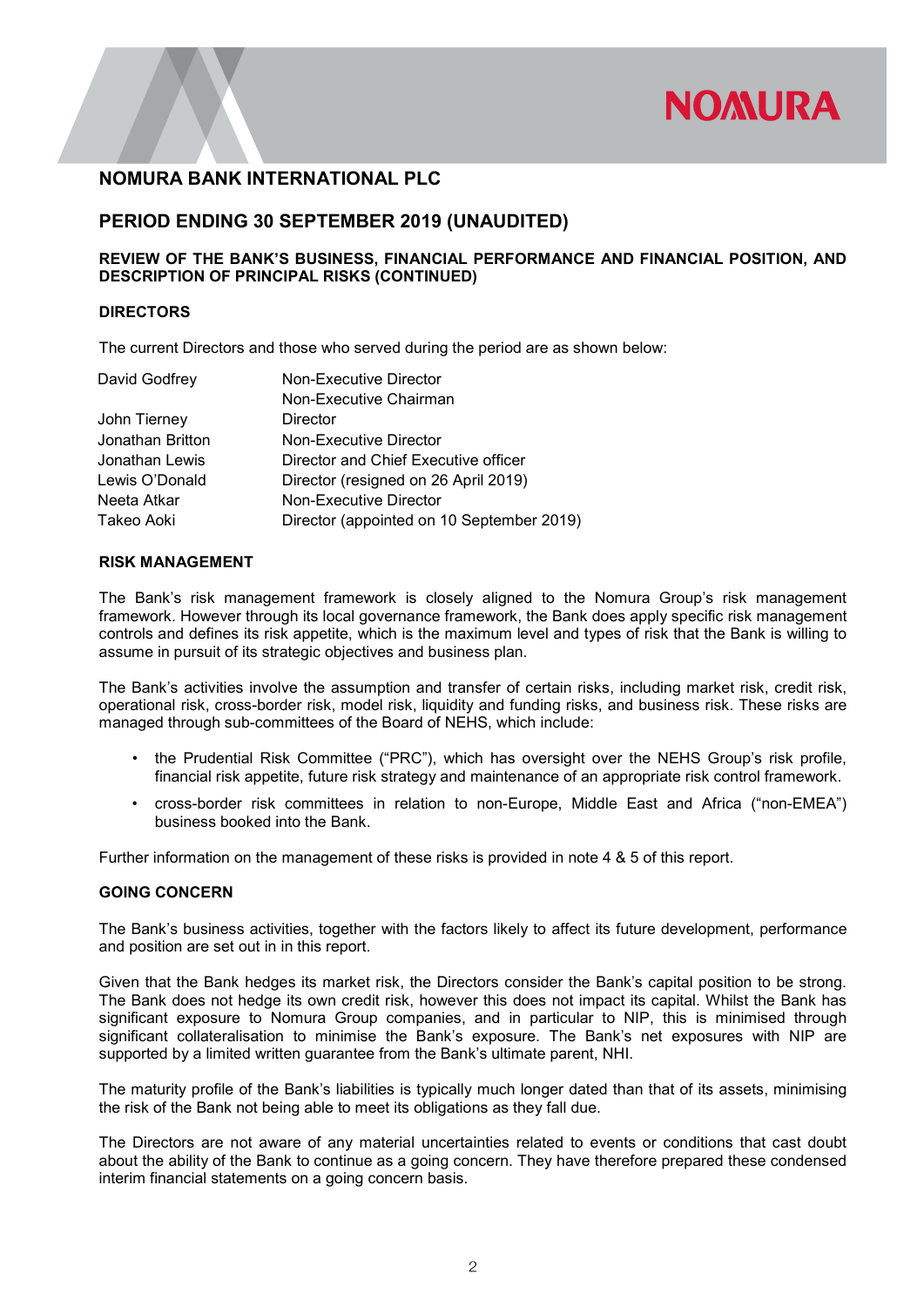# **NOMURA**

## NOMURA BANK INTERNATIONAL PLC

# PERIOD ENDING 30 SEPTEMBER 2019 (UNAUDITED)

#### FUTURE DEVELOPMENTS

As a result of the national Brexit referendum, which took place on 23 June 2016, the United Kingdown ("UK") is due to leave the European Union ("EU"). Under the current agreement between the UK and the EU in accordance with the Article 50(3) of the Treaty on the European Union, Brexit is required to occur before the end of January 2020. However, the timing of Brexit, along with its final form and substance, remains uncertain at this time.

The Bank conducts a substantial level of business throughout Europe with London as its regional hub. The Bank has access to the entire European Economic Area ("EEA") through providing cross-border services under the relevant EU single market legislation known as "passporting rights". If Brexit were to occur without any agreement between the UK and the EU in respect of continuation of access for financial services, the Bank may lose access to the EEA, adversely affecting the both the Bank's and the Group's revenue and profitability from business in the European region.

In response to the impacts of Brexit on both the Nomura Group and the Bank and to provide continued services to clients both regionally and globally, a new broker-dealer entity, Nomura Financial Products Europe GmbH in the Federal Republic of Germany was established. NFPE is a subsidiary of NEHS and is eligible for passporting rights after Brexit, if it occurs.

#### REGULATION AND REGULATORY CHANGES

#### **Regulations**

The Bank is authorised by the Prudential Regulation Authority ("PRA") and regulated by the Financial Conduct Authority ("FCA") and the PRA. The Bank is regulated and has minimum capital adequacy requirements imposed on it on a standalone basis by the PRA. The Bank is in compliance with these requirements.

#### European Financial Regulation Reform

On 23 November 2016, the European Commission published a comprehensive package of reforms to further strengthen the resilience of EU banking sector. The reforms implement many of the remaining parts of Basel III in the EU, as well as addressing issues identified with current prudential requirements. The European Commission introduced amendments to existing legislation in the form of the Capital Requirements Directive ("CRD V"), Capital Requirements Regulation ("CRR II"), Bank Recovery and Resolution Directive ("BRRD II") and Single Resolution Mechanism Regulation ("SRMR").

The proposals have been introduced in the EU from June 2019 with the majority of changes becoming effective two years later in June 2021. However, given the pending decisions in respect of Brexit, there remains some uncertainty as to which regulations may apply to the Bank post 2019. Irrespective of these uncertainties, the Bank will be in a position to comply with its regulatory requirements.

#### IBOR Reform

On 27 July 2017, the FCA announced it would no longer persuade or compel banks to submit rates for the calculation of LIBOR after 2021. This announcement indicates that the continuation of LIBOR on the current basis cannot and will not be guaranteed after 2021. Participants in the major global financial markets are discussing the development of alternatives to IBORs ("Interbank Offered Rates") and how to transfer existing contracts and products to the alternative rates. The Nomura Group has established an IBOR program to manage the transition.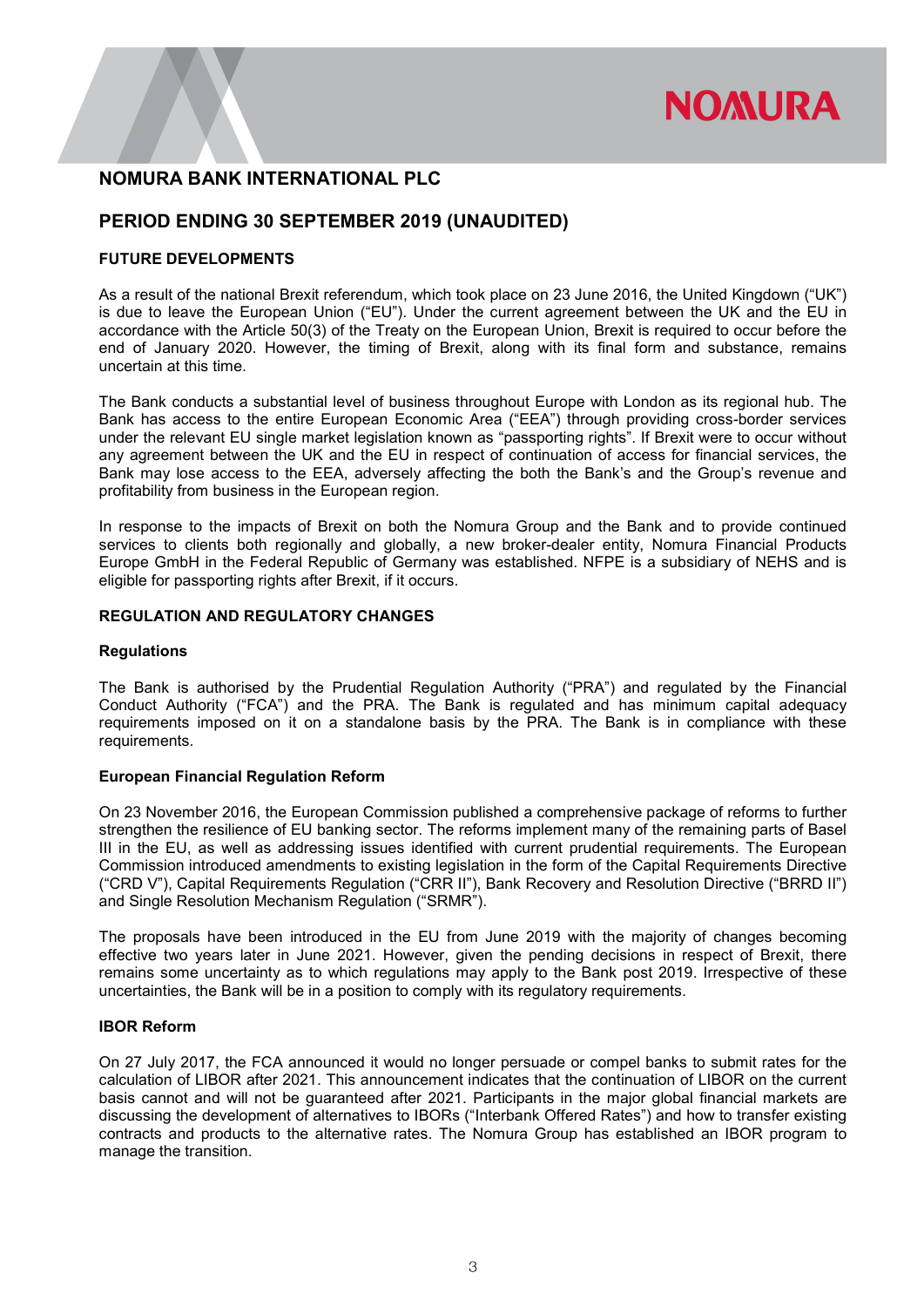

## PERIOD ENDING 30 SEPTEMBER 2019 (UNAUDITED)

#### STATEMENT OF DIRECTORS' RESPONSIBILITIES IN RESPECT OF THE FINANCIAL STATEMENTS

The Directors confirm that, to the best of their knowledge, the condensed set of financial statements on pages 4 to 31 has been prepared in accordance with the Disclosure and Transparency Rules of the Financial Conduct Authority ("FCA") and with International Accounting Standard 34 ("IAS 34"), Interim Financial Reporting as adopted by the EU and that the interim management report on pages 1 to 3 includes a fair review of the information required by the Disclosure and Transparency Rules of the FCA.

#### By Order of the Board at a meeting held on 12 December 2019

Christopher Barlow Company Secretary

12 December 2019 Company Registration Number: 1981122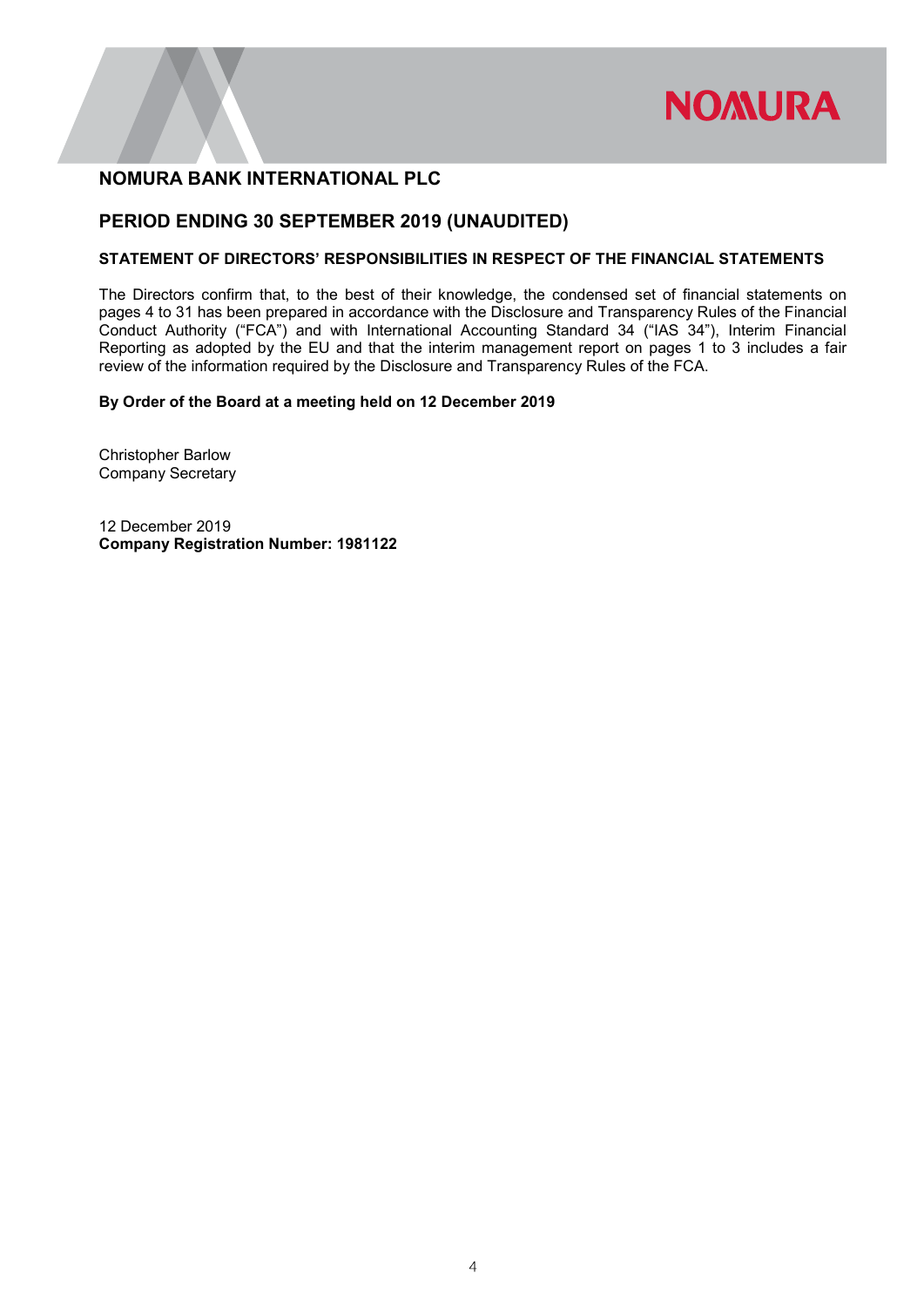

#### INDEPENDENT REVIEW REPORT TO NOMURA BANK INTERNATIONAL PLC FOR THE PERIOD ENDING 30 SEPTEMBER 2019 (UNAUDITED)

#### Introduction

We have been engaged by the Company to review the condensed set of financial statements in the halfyearly financial report for the six months ended 30 September 2019 which comprises an income statement, statement of comprehensive income, statement of changes in equity, statement of financial position, statement of cash flows and related notes 1 to 8. We have read the other information contained in the half yearly financial report and considered whether it contains any apparent misstatements or material inconsistencies with the information in the condensed set of financial statements.

This report is made solely to the company in accordance with guidance contained in International Standard on Review Engagements 2410 (UK and Ireland) "Review of Interim Financial Information Performed by the Independent Auditor of the Entity" issued by the Auditing Practices Board. To the fullest extent permitted by law, we do not accept or assume responsibility to anyone other than the company, for our work, for this report, or for the conclusions we have formed.

#### Directors' Responsibilities

The half-yearly financial report is the responsibility of, and has been approved by, the directors. The directors are responsible for preparing the half-yearly financial report in accordance with the Disclosure Guidance and Transparency Rules of the United Kingdom's Financial Conduct Authority.

As disclosed in note 1, the annual financial statements of the company are prepared in accordance with IFRSs as adopted by the European Union. The condensed set of financial statements included in this halfyearly financial report has been prepared in accordance with International Accounting Standard 34, "Interim Financial Reporting", as adopted by the European Union.

#### Our Responsibility

Our responsibility is to express to the Company a conclusion on the condensed set of financial statements in the half-yearly financial report based on our review.

#### Scope of Review

We conducted our review in accordance with International Standard on Review Engagements (UK and Ireland) 2410, "Review of Interim Financial Information Performed by the Independent Auditor of the Entity" issued by the Auditing Practices Board for use in the United Kingdom. A review of interim financial information consists of making enquiries, primarily of persons responsible for financial and accounting matters, and applying analytical and other review procedures. A review is substantially less in scope than an audit conducted in accordance with International Standards on Auditing (UK) and consequently does not enable us to obtain assurance that we would become aware of all significant matters that might be identified in an audit. Accordingly, we do not express an audit opinion.

#### Conclusion

Based on our review, nothing has come to our attention that causes us to believe that the condensed set of financial statements in the half-yearly financial report for the six months ended 30 September 2019 is not prepared, in all material respects, in accordance with International Accounting Standard 34 as adopted by the European Union and the Disclosure Guidance and Transparency Rules of the United Kingdom's Financial Conduct Authority.

Nicholas Dawes (Senior statutory auditor) For and on behalf of Ernst & Young LLP, Statutory Auditor London 12 December 2019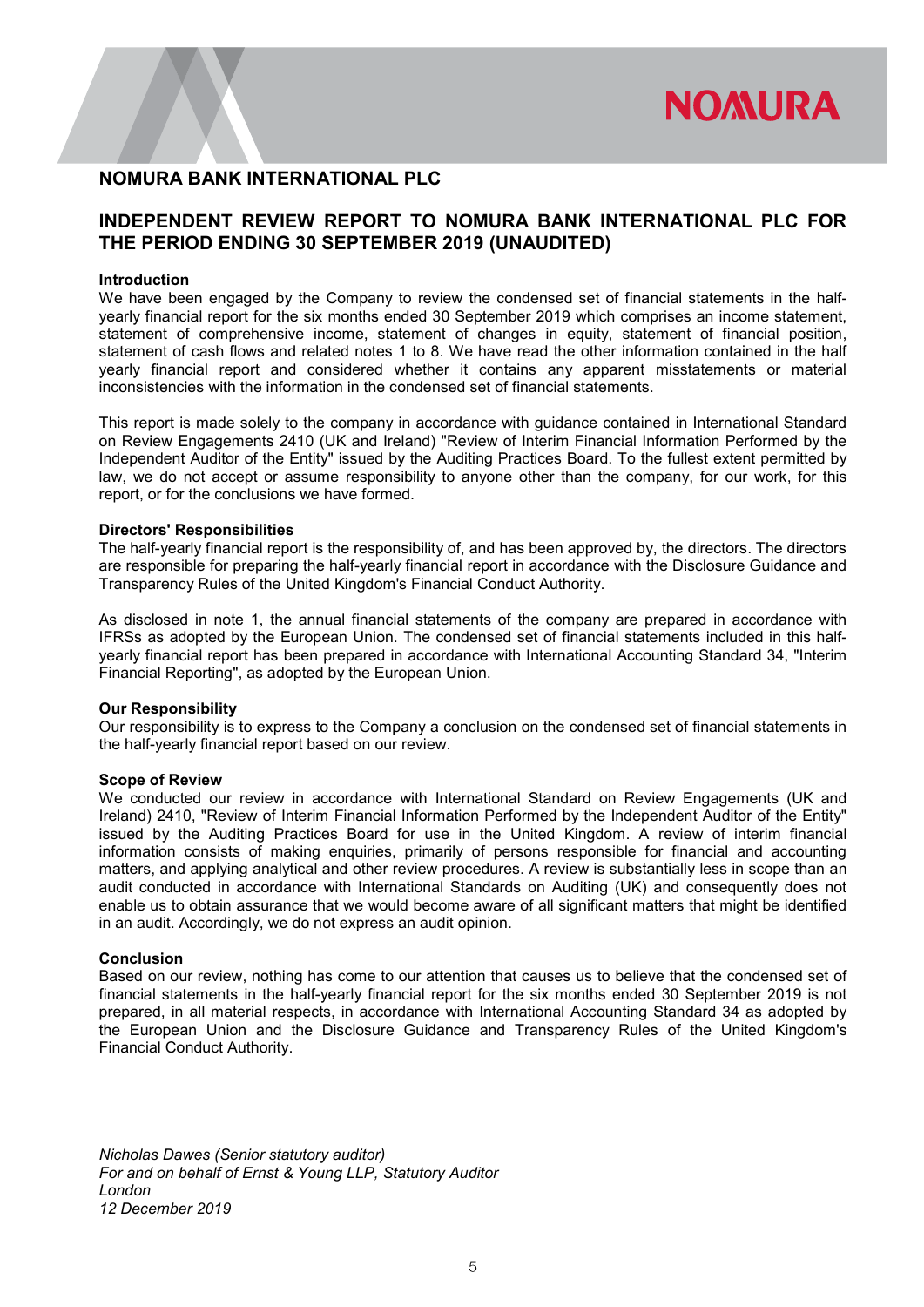

# CONDENSED INTERIM FINANCIAL STATEMENTS (UNAUDITED)

# INCOME STATEMENT FOR THE PERIOD ENDING 30 SEPTEMBER 2019 (UNAUDITED)

|                                                                    |                | <b>Period</b><br>Ending 30<br><b>September</b><br>2019<br>\$'000 | Period<br><b>Ending 30</b><br>September<br>2018<br>\$'000 |
|--------------------------------------------------------------------|----------------|------------------------------------------------------------------|-----------------------------------------------------------|
| <b>INCOME</b>                                                      |                |                                                                  |                                                           |
| Interest income calculated using the effective interest<br>method  |                | 12,269                                                           | 2,016                                                     |
| Other interest and similar income                                  |                | 27,854                                                           | 38,657                                                    |
| Interest expense calculated using the effective interest<br>method |                | (1, 427)                                                         | (1,271)                                                   |
| Other interest and similar expense                                 |                | (4, 355)                                                         | (9,632)                                                   |
| <b>NET INTEREST INCOME</b>                                         |                | 34,341                                                           | 29,770                                                    |
| Fee and commission income                                          |                | 15,812                                                           | 35,317                                                    |
| Fee and commission expense                                         |                | (1,706)                                                          | (2,405)                                                   |
| Dealing loss                                                       |                | (35, 580)                                                        | (46, 253)                                                 |
| <b>TOTAL OPERATING INCOME</b>                                      |                | 12,867                                                           | 16,429                                                    |
| Administrative expenses                                            |                | (5,209)                                                          | (6, 115)                                                  |
| <b>Expected credit loss</b>                                        |                | 60                                                               |                                                           |
| PROFIT ON ORDINARY ACTIVITIES BEFORE<br><b>TAXATION</b>            |                | 7,718                                                            | 10,314                                                    |
| Income tax expense                                                 | $\overline{2}$ | (1, 466)                                                         | (1,960)                                                   |
| PROFIT FOR THE PERIOD ATTIBUTABLE TO EQUITY                        |                |                                                                  |                                                           |
| <b>SHAREHOLDERS OF THE PARENT</b>                                  |                | 6,252                                                            | 8,354                                                     |

All gains and losses noted above are derived from continuing activities.

The notes on pages 11 to 26 form part of these financial statements.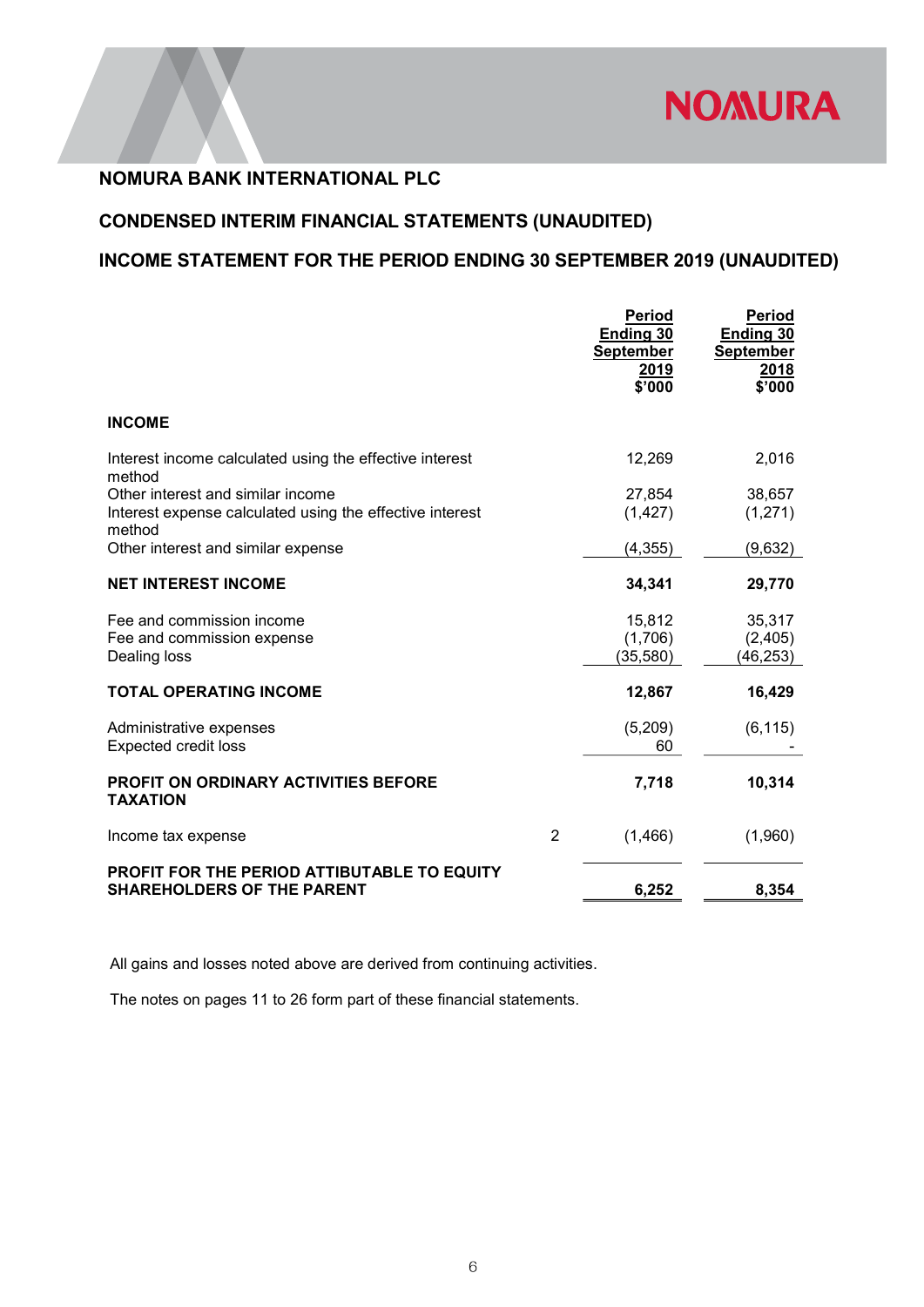

# CONDENSED INTERIM FINANCIAL STATEMENTS (UNAUDITED)

# STATEMENT OF COMPREHENSIVE INCOME FOR THE PERIOD ENDING 30 SEPTEMBER 2019 (UNAUDITED)

|                                                                                                                                                                  | Period ended<br>30 September<br>2019<br>\$'000 | <b>Period ending</b><br>30 September<br>2018<br>\$'000 |
|------------------------------------------------------------------------------------------------------------------------------------------------------------------|------------------------------------------------|--------------------------------------------------------|
| <b>PROFIT FOR THE PERIOD</b>                                                                                                                                     | 6,252                                          | 8,354                                                  |
| <b>OTHER COMPREHENSIVE INCOME</b>                                                                                                                                |                                                |                                                        |
| Items that will be not be reclassified to the<br><i>income statement</i>                                                                                         |                                                |                                                        |
| Fair value changes of financial liabilities at fair<br>value through profit or loss attributable to changes<br>in their credit risk (net of related tax effects) | 2, 7<br>(12,998)                               | (11,968)                                               |
| INCOME/(LOSS)<br><b>OTHER</b><br><b>COMPREHENSIVE</b><br><b>FOR THE PERIOD</b>                                                                                   | (12,998)                                       | (11,968)                                               |
| TOTAL COMPREHENSIVE LOSS FOR THE<br><b>PERIOD</b>                                                                                                                | (6,746)                                        | (3,614)                                                |

The notes on pages 11 to 26 form part of these financial statements.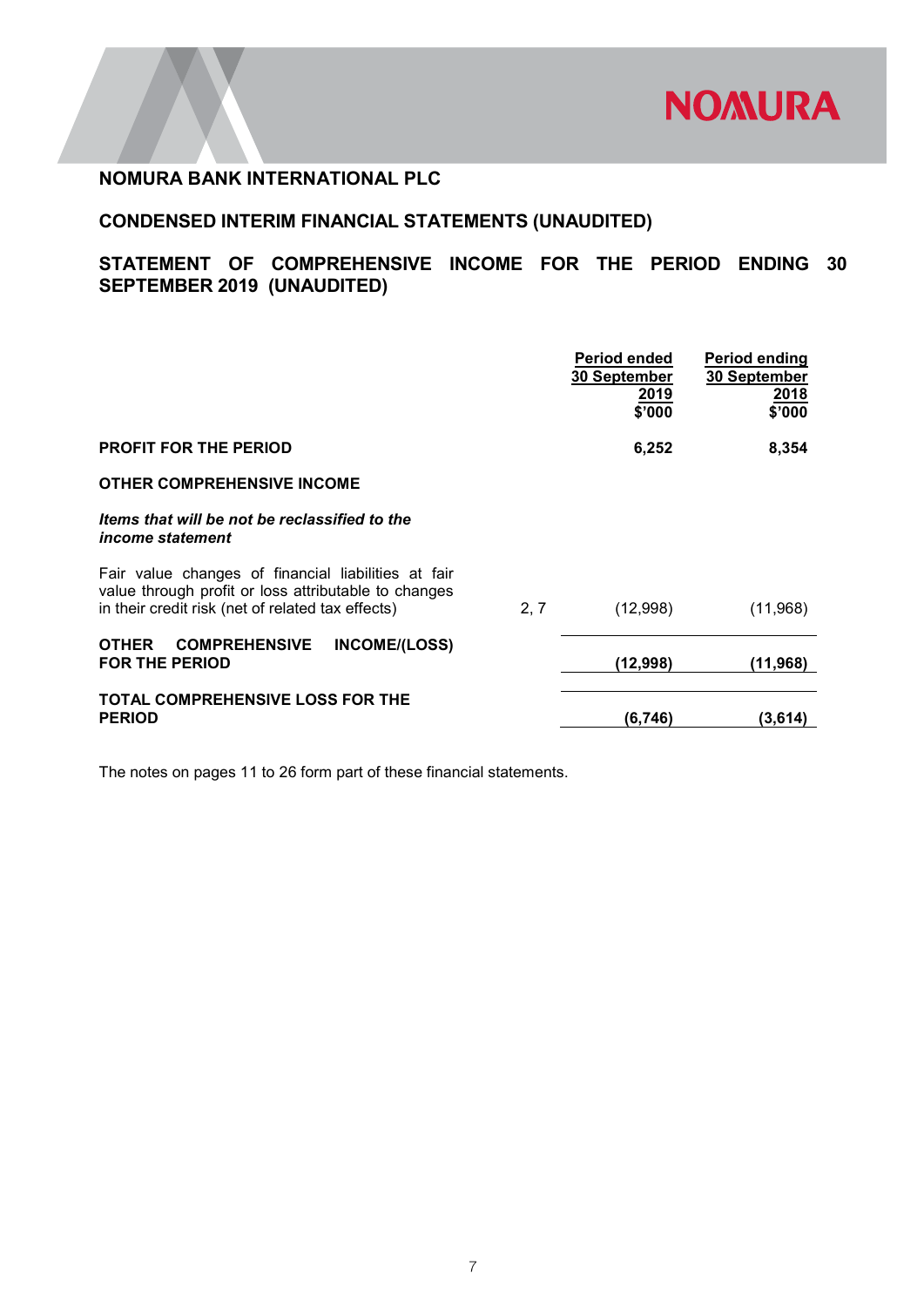# CONDENSED INTERIM FINANCIAL STATEMENTS (CONTINUED) (UNAUDITED)

# STATEMENT OF CHANGES IN EQUITY FOR THE PERIOD ENDING 30 SEPTEMBER 2019 (UNAUDITED)

|                                                                                                                    | Called-up<br>share capital | <b>Retained</b><br><b>Earnings</b> | <b>Own Credit</b><br><b>Reserve</b> | Total<br>shareholder's |
|--------------------------------------------------------------------------------------------------------------------|----------------------------|------------------------------------|-------------------------------------|------------------------|
|                                                                                                                    | \$'000                     | \$'000                             | \$'000                              | equity<br>\$'000       |
| As at 1 April 2019                                                                                                 | 255,000                    | 45,809                             | (65, 604)                           | 235,205                |
| Dividend paid during the year                                                                                      |                            | (15,000)                           |                                     | (15,000)               |
| Profit for the period<br>Other Comprehensive Income<br>Transferred from Own Credit<br>Reserve to Retained Earnings | ۰                          | 6,252                              | (12,998)                            | 6,252<br>(12,998)      |
| during the period                                                                                                  |                            | (1,045)                            | 1,045                               |                        |
| Total comprehensive income                                                                                         |                            | (9, 793)                           | (11, 953)                           | (21,746)               |
| As at 30 September 2019                                                                                            | 255,000                    | 36,016                             | (77,557)                            | 213,459                |

|                                                                                           | Called-up<br>share capital | Retained<br><b>Earnings</b> | <b>Own Credit</b><br><b>Reserve</b> | Total<br>shareholder's |
|-------------------------------------------------------------------------------------------|----------------------------|-----------------------------|-------------------------------------|------------------------|
|                                                                                           | \$'000                     | \$'000                      | \$'000                              | equity<br>\$'000       |
| As at 1 April 2018                                                                        | 555,000                    | 32,541                      | (104, 801)                          | 482,740                |
| Impact on adoption of IFRS 9<br>Profit for the period                                     |                            | 1,058<br>8,354              |                                     | 1,058<br>8,354         |
| Other Comprehensive Income<br>Transferred from Own Credit<br>Reserve to Retained Earnings |                            |                             | (11,968)                            | (11, 968)              |
| during the period                                                                         |                            | (3,045)                     | 3,045                               |                        |
| Total comprehensive income                                                                |                            | 6,367                       | (8,923)                             | (2, 556)               |
| As at 30 September 2018                                                                   | 555,000                    | 38,908                      | (113, 724)                          | 480,185                |

During the period, \$1,044,514 (Sep 2018: \$3,045,244) was transferred from Own Credit Reserve to Retained Earnings due to settlement of financial liabilities designated at fair value through profit and loss (net of tax effects).

The notes on pages 11 to 26 form part of these financial statements.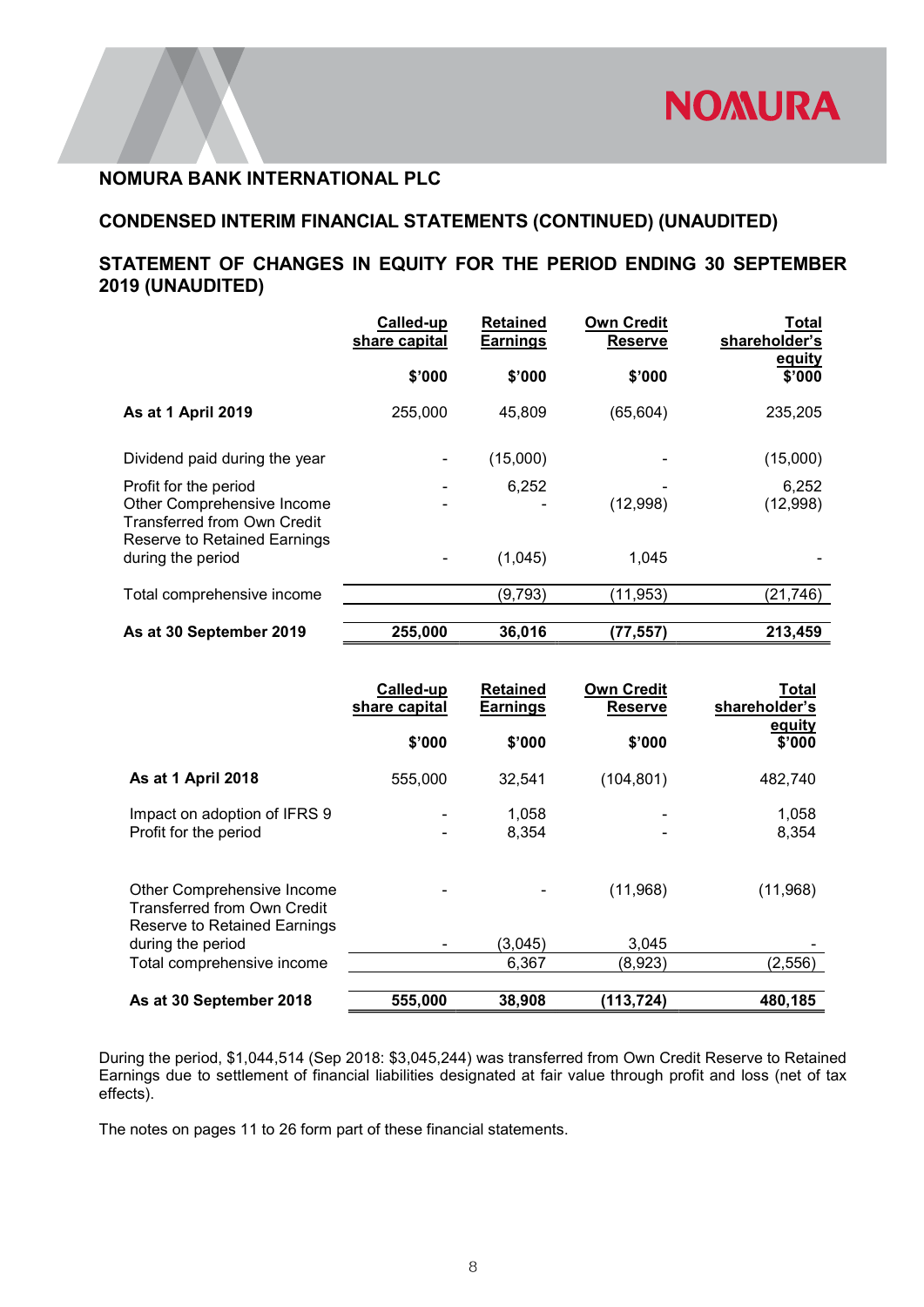

# CONDENSED INTERIM FINANCIAL STATEMENTS (CONTINUED) (UNAUDITED)

# STATEMENT OF FINANCIAL POSITION AT 30 SEPTEMBER 2019

|                                                 |                | September 2019             | <b>March 2019</b>        |
|-------------------------------------------------|----------------|----------------------------|--------------------------|
|                                                 | <b>Note</b>    | <b>Unaudited</b><br>\$'000 | <b>Audited</b><br>\$'000 |
| <b>Assets</b><br>Loans and advances to banks    |                |                            |                          |
| Derivative financial instruments                | 3,4            | 5,572<br>581,804           | 3,048<br>449,130         |
| Loans and advances to affiliates                |                | 994,490                    | 1,564,136                |
| Securities purchased under agreements to resell |                | 4,536,913                  | 4,535,216                |
| Loans and advances to others                    |                | 65,207                     | 68,615                   |
| Prepayments and accrued income                  |                | 10,705                     | 13,138                   |
| Other assets                                    |                | 10,634                     | 828                      |
| Deferred tax asset                              |                | 6,884                      | 4,347                    |
| Right-of-use assets                             |                | 279                        |                          |
| <b>Financial investments</b>                    | 3              | 18                         | 17                       |
| <b>Total Assets</b>                             |                | 6,212,506                  | 6,638,475                |
| <b>Liabilities</b><br><b>Customer accounts</b>  |                | 154                        | 184                      |
| Derivative financial instruments                | 3,4            | 619,009                    | 653,887                  |
| Accruals and deferred income                    |                | 17,003                     | 20,593                   |
| Borrowing from affiliates                       |                | 417,508                    | 761,682                  |
| Borrowing from others                           |                | 41,856                     | 41,745                   |
| Securities sold under agreements to repurchase  |                | 425,009                    | 599,980                  |
| Bonds and medium-term notes                     | $\overline{7}$ | 4,473,511                  | 4,321,854                |
| Group relief payable                            |                | 4,663                      | 3,219                    |
| Lease liabilities                               |                | 281                        |                          |
| <b>Other liabilities</b>                        |                | 53                         | 126                      |
| <b>Total Liabilities</b>                        |                | 5,999,047                  | 6,403,270                |
| <b>Shareholders' funds</b>                      |                |                            |                          |
| Called up share capital                         |                | 255,000                    | 255,000                  |
| Retained earnings                               |                | 36,016                     | 45,808                   |
| Own Credit Reserve                              |                | (77, 557)                  | (65, 603)                |
| <b>Total Equity</b>                             |                | 213,459                    | 235,205                  |
| <b>Total Liabilities and Equity</b>             |                | 6,212,506                  | 6,638,475                |

The notes on pages 11 to 26 form part of these financial statements.

Approved by the board of Directors on 12 December 2019 and subsequently signed on its behalf on 12 December 2019 by:

John Tierney **Director**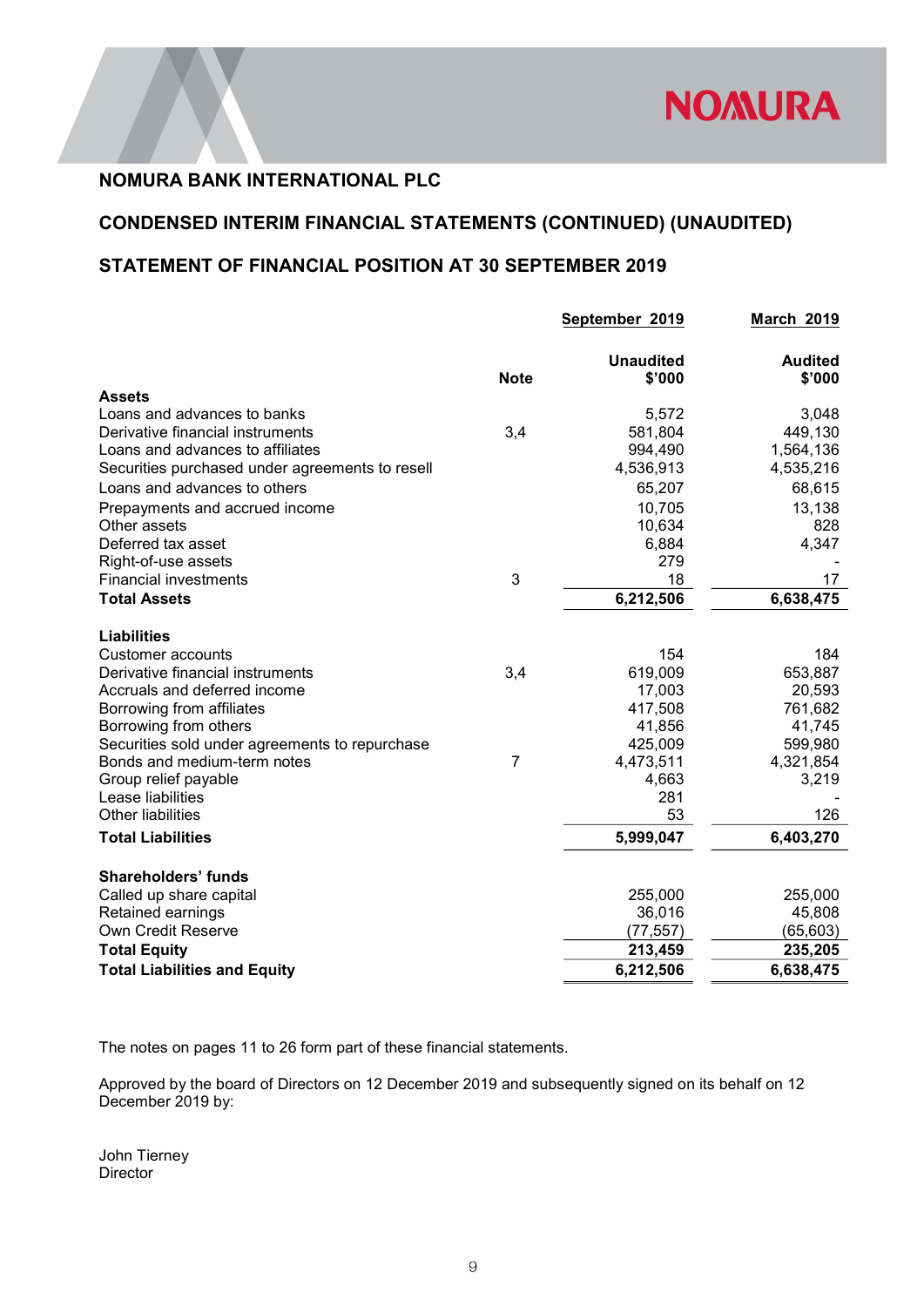# CONDENSED INTERIM FINANCIAL STATEMENTS (CONTINUED) (UNAUDITED)

#### STATEMENT OF CASH FLOWS FOR THE PERIOD ENDING 30 SEPTEMBER 2019 (UNAUDITED) Period Ending 30 Period Ending 30

|                                                                              | Period Ending 30<br>September 2019 | <b>Period Ending 30</b><br>September 2018 |
|------------------------------------------------------------------------------|------------------------------------|-------------------------------------------|
|                                                                              | \$'000                             | \$'000                                    |
| <b>Operating activities</b>                                                  |                                    |                                           |
| Profit before tax                                                            | 7,718                              | 10,314                                    |
| Non-cash adjustments to reconcile profit for the<br>period to net cash flows |                                    |                                           |
| Depreciation on right-of-use assets                                          | 74                                 |                                           |
| Change in operating assets and liabilities                                   |                                    |                                           |
| Net change in derivative assets                                              | (132, 674)                         | (34,660)                                  |
| Net change in loans and advances to affiliates                               | 569,646                            | 363,326                                   |
| Net change in securities purchased under<br>agreements to resell             | (1,697)                            | 1,194,911                                 |
| Net change in loans and advances to others                                   | 3,408                              | 158                                       |
| Net change in prepayments and accrued income                                 | 2,433                              | (650)                                     |
| Net change in other assets                                                   | (9,806)                            | (3,883)                                   |
| Net change in financial investments                                          |                                    | (6)                                       |
| Net change in customer accounts                                              | (30)                               | (10)                                      |
| Net change in derivative liabilities                                         | (34, 878)                          | (126, 911)                                |
| Net change in accruals and deferred income                                   | (3,590)                            | (11, 845)                                 |
| Net change in borrowings from affiliates                                     | (344, 174)                         | (74, 807)                                 |
| Net change in borrowing from banks and other<br>customers                    | 111                                | (3,098)                                   |
| Net change in securities sold under agreements to                            | (174, 971)                         | (851, 169)                                |
| repurchase                                                                   |                                    |                                           |
| Net change in bond and medium-term notes                                     | 151,121                            | (129, 741)                                |
| Net change in other liabilities                                              | (73)                               | (658)                                     |
| Income tax paid                                                              |                                    | (25,010)                                  |
| Net cash flows in relation to operating activities                           | 32,617                             | 306,261                                   |
| <b>Financing activities</b>                                                  |                                    |                                           |
| Proceeds of borrowings and issuance of debt                                  | 1,478,806                          | 344,160                                   |
| Repayments of borrowings and redemption of debt                              | (1,493,827)                        | (653, 282)                                |
| Dividends paid                                                               | (15,000)                           |                                           |
| Payment of principal portion of operating lease<br>liabilities               | 72)                                |                                           |
| Net cash flows in relation to financing activities                           | (30,093)                           | (309, 122)                                |
|                                                                              |                                    |                                           |
| Net (decrease)/increase in cash and cash                                     |                                    |                                           |
| equivalents                                                                  | 2,524                              | (2,861)                                   |
| Cash and cash equivalents at the beginning of the                            |                                    |                                           |
| period                                                                       | 3,048                              | 6,635                                     |
| Cash and cash equivalents at the end of the                                  |                                    |                                           |
| period                                                                       | 5,572                              | 3,774                                     |
| Included within operational cash flows                                       |                                    |                                           |
| Interest paid                                                                | (4, 332)                           | (11, 866)                                 |
| Interest received                                                            | 40,900                             | 40,014                                    |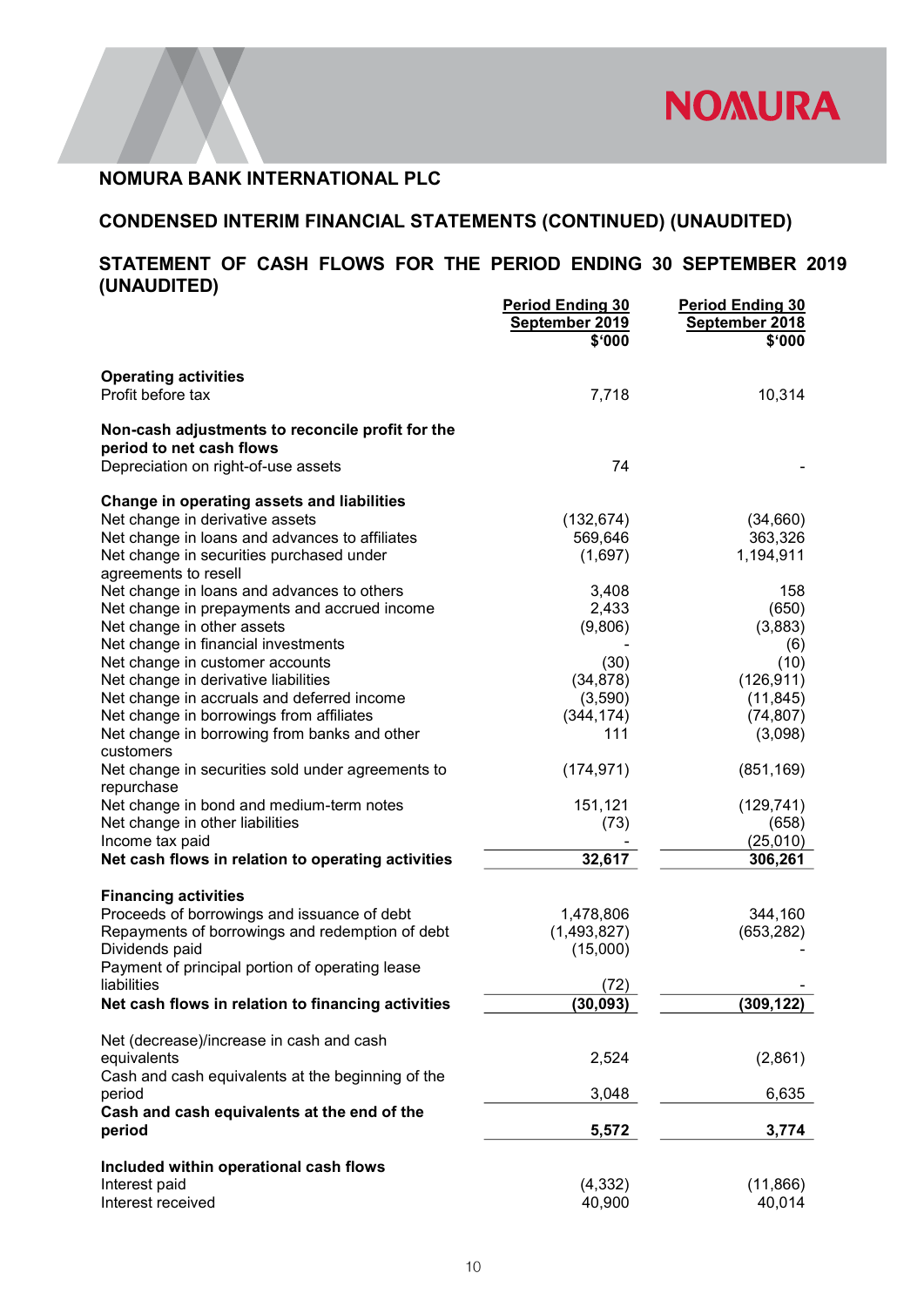# CONDENSED INTERIM FINANCIAL STATEMENTS (CONTINUED) (UNAUDITED)

# STATEMENT OF CASH FLOWS FOR THE PERIOD ENDING 30 SEPTEMBER 2019 (UNAUDITED)

RECONCILIATION OF LIABILITIES ARISING FROM FINANCING ACTIVITIES:

| 30 September 2019             | <b>Liabilities</b>              | <b>Cash</b><br>Non-cash changes |                                        |                              |                | <b>Liabilities</b>                             |  |
|-------------------------------|---------------------------------|---------------------------------|----------------------------------------|------------------------------|----------------|------------------------------------------------|--|
|                               | <u>as at</u><br>1 April<br>2019 | <b>Flow</b>                     | <b>Foreign</b><br>exchange<br>movement | <b>Fair value</b><br>changes | <b>Other</b>   | <u>as at</u><br>30<br><b>September</b><br>2019 |  |
|                               | \$'000                          | \$'000                          | \$'000                                 | \$'000                       | \$'000         | \$'000                                         |  |
| Bonds and medium-term         |                                 |                                 |                                        |                              |                |                                                |  |
| notes                         | 4,321,854                       | (15,019)                        | 151,120                                | 15,556                       |                | 4,473,511                                      |  |
| Operating lease liabilities   | 353                             | (76)                            |                                        |                              | 4              | 281                                            |  |
| <b>Total liabilities from</b> |                                 |                                 |                                        |                              |                |                                                |  |
| financing activities          | 4,322,207                       | (15,095)                        | 151,120                                | 15,556                       | 4              | 4,473,792                                      |  |
|                               |                                 |                                 |                                        |                              |                |                                                |  |
| 31 March 2019                 | <b>Liabilities</b>              | <b>Cash</b>                     |                                        | Non-cash changes             |                | <b>Liabilities</b>                             |  |
|                               | <u>as at</u><br>1 April         | <b>Flow</b>                     | <b>Foreign</b>                         | <b>Fair value</b>            | <b>Other</b>   | <u>as at</u><br>31 March                       |  |
|                               | 2018                            |                                 | exchange                               | changes                      |                | 2019                                           |  |
|                               |                                 |                                 | movement                               |                              |                |                                                |  |
|                               | \$'000                          | \$'000                          | \$'000                                 | \$'000                       | \$'000         | \$'000                                         |  |
| Bonds and medium-term         |                                 |                                 |                                        |                              |                |                                                |  |
| notes                         | 4,460,415                       | (143, 622)                      | 48,676                                 | (43, 615)                    | $\blacksquare$ | 4,321,854                                      |  |
| <b>Total liabilities from</b> |                                 |                                 |                                        |                              |                |                                                |  |
| financing activities          | 4,460,415                       | (143, 622)                      | 48,676                                 | (43, 615)                    | $\blacksquare$ | 4,321,854                                      |  |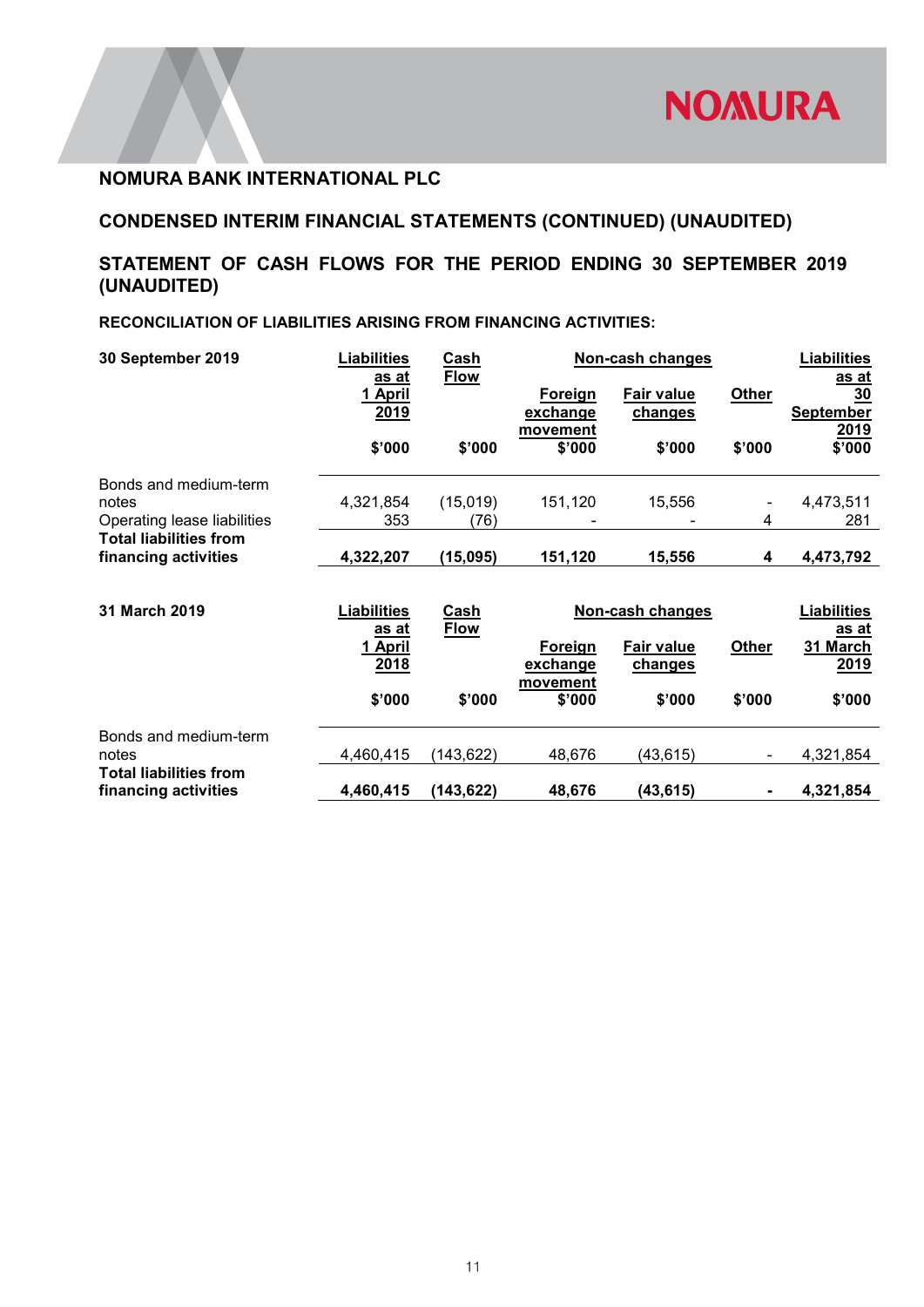# **NOMURA**

## NOMURA BANK INTERNATIONAL PLC

# PERIOD ENDING 30 SEPTEMBER 2019 (UNAUDITED)

#### NOTES TO INTERIM REPORT

#### 1. ACCOUNTING POLICIES

#### (a) Basis of Accounting

 These condensed interim financial statements as at and for the half-year to 30 September 2019 of Nomura Bank International plc (the "Bank") have been prepared in accordance with the Disclosure and Transparency Rules of the Financial Conduct Authority ("FCA") and with International Accounting Standard 34 ("IAS 34"), Interim Financial Reporting as adopted by the EU. They do not include all of the information required for full annual financial statements and should be read in conjunction with the financial statements as at and for the year ending 31 March 2019 which were prepared in accordance with International Financial Reporting Standards ("IFRS") as adopted by the EU.

 The financial statements have been prepared under the historical cost convention modified to include the fair valuation of particular financial instruments to the extent required or permitted under IFRS as set out in the relevant accounting policies.

 The condensed financial statements have been prepared on a going concern basis. The condensed financial statements are presented in United States dollar ("USD"), and all values are rounded to the nearest thousand USD except where otherwise stated. The information presented in this interim report does not constitute statutory accounts for the purposes of s435 of the Companies Act 2006. A copy of the statutory accounts for the year ending 31 March 2019 has been delivered to the Registrar of Companies and contained an unqualified auditors' report in accordance with s495 of the Companies Act 2006. The audit report did not contain a statement under s498 of the Companies Act 2006, nor did it include references to any matters to which the auditor drew attention by way of emphasis.

 The Bank does not have any subsidiaries and as such no consolidated financial statements are required to be prepared.

#### (b) Significant accounting judgments, estimates and assumptions

The preparation of the condensed financial statements requires management to make judgments, estimates and assumptions that affect the reported amounts of revenues, expenses, assets and liabilities, and the disclosure of contingent liabilities, at the end of the reporting period. Uncertainty about these assumptions and estimates could result in outcomes that require a material adjustment to the carrying amount of the asset or liability affected in future periods.

The significant accounting judgments and estimates applied in the preparation of these interim financial statements are consistent with those applied in the preparation of the annual financial statements for the year ended 31 March 2019.

#### (c) Segment reporting

For management purposes, the Bank has only one operating and reportable segment involving financing activities. Substantially all of the Bank's gross and net assets and profit before taxation reported in these financial statements has arisen from this segment.

#### (d) New standards, interpretations and amendments thereof, adopted by the Bank

The accounting policies adopted in the preparation of the interim condensed financial statements are consistent with those followed in the preparation of the Bank's annual financial statements for the year ending 31 March 2019 in addition to and except as disclosed below.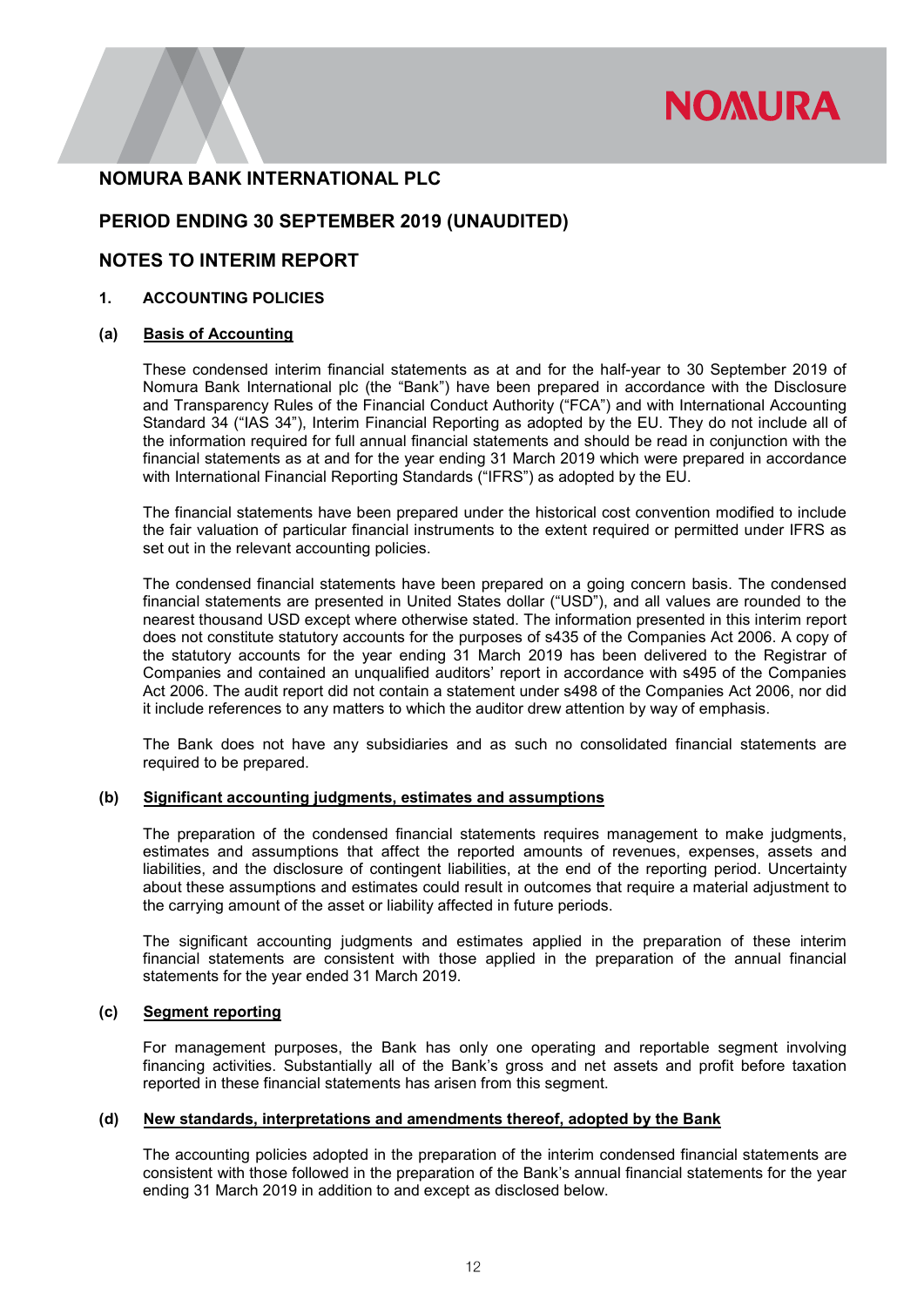# **NOMURA**

# NOMURA BANK INTERNATIONAL PLC

# PERIOD ENDING 30 SEPTEMBER 2019 (UNAUDITED)

#### NOTES TO INTERIM REPORT

#### 1. ACCOUNTING POLICIES (CONTINUED)

#### IFRS 16: Leases

For any new contracts entered into on or after 1 April 2019, the Bank considers whether a contract is, or contains a lease. A lease is defined as 'a contract, or part of a contract, that conveys the right to use an asset (the underlying asset) for a period of time in exchange for consideration'. At lease commencement date, the Bank recognises a right-of-use asset and a lease liability on the balance sheet. The right-of-use asset is measured at cost, which is made up of the initial measurement of the lease liability, any initial direct costs incurred by the Bank, an estimate of any costs to dismantle and remove the asset at the end of the lease, and any lease payments made in advance of the lease commencement date (net of any incentives received). The Bank depreciates the right-of-use assets on a straight-line basis from the lease commencement date to the earlier of the end of the useful life of the right-of-use asset or the end of the lease term. The Bank also assesses the right-of-use asset for impairment when such indicators exist. At the commencement date, the Bank measures the lease liability at the present value of the lease payments unpaid at that date, discounted using the Bank's incremental borrowing rate.

IFRS 16 'Leases' replaces IAS 17 'Leases'. The adoption of this new Standard has resulted in the Bank/Company recognising a right-of-use asset and related lease liability in connection with all former operating leases. The Bank has no such leases identified as low-value or having a remaining lease term of less than 12 months from the date of initial application. The new Standard has been applied using the modified retrospective approach. Prior periods have not been restated.

The effect of adoption of IFRS 16 is as follows:

#### (a) Impact on the statement of financial position (increase/(decrease)) as at April1 2019:

|                             | <b>Amounts</b>   |
|-----------------------------|------------------|
|                             | <b>USD '000s</b> |
| <b>Assets</b>               |                  |
| Right-of-use assets         | 353              |
| <b>Total assets</b>         | 353              |
| <b>Liabilities</b>          |                  |
| Operating lease liabilities | 353              |
| <b>Total liabilities</b>    | 353              |
| <b>Equity</b>               |                  |

(b) Impact on the statement of profit or loss (increase/(decrease)) for six months ended 30 September 2019:

|                                                            | <b>Amounts</b>   |
|------------------------------------------------------------|------------------|
|                                                            | <b>USD '000s</b> |
| Depreciation expense (included in administrative expenses) | (74)             |
| Rent expense (included in administrative expenses)         | 76               |
| Interest expense                                           | (4)              |
| Profit for the period                                      | (2               |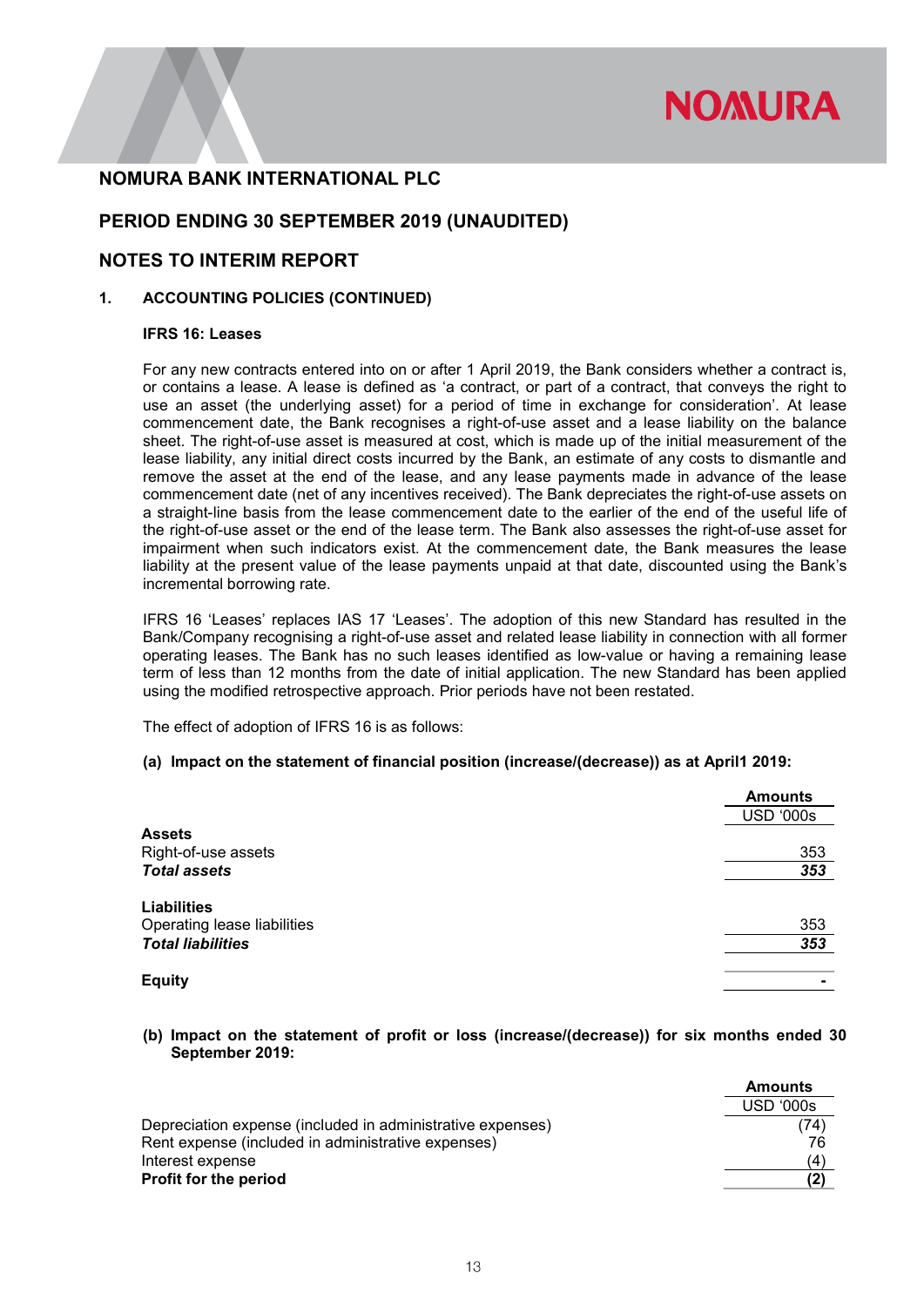

Amounts USD '000s

## NOMURA BANK INTERNATIONAL PLC

# PERIOD ENDING 30 SEPTEMBER 2019 (UNAUDITED)

#### NOTES TO INTERIM REPORT

1. ACCOUNTING POLICIES (CONTINUED)

#### IFRS 16: Leases (continued)

(c) Impact on the statement of cash flows (increase/(decrease)) for six months ended 30 September 2019:

Net cash flows from operating activities 72 Net cash flows from financing activities (72)

#### (d) Amounts recognised in the statement of financial position and profit or loss

Set out below, are the carrying amounts of the Bank's right-of-use assets and lease liabilities and the movements during the period:

|                            | <b>Statement of Financial Position</b> |                            |       |                       | <b>Statement of</b> |  |
|----------------------------|----------------------------------------|----------------------------|-------|-----------------------|---------------------|--|
|                            |                                        | <b>Right-of-use assets</b> | Lease | <b>Profit or Loss</b> |                     |  |
|                            | <b>Building</b>                        | <b>Motor Car</b>           | Total | <b>liabilities</b>    |                     |  |
| As at 31 March 2019        | ۰                                      |                            |       |                       |                     |  |
| Additions                  | 312                                    | 41                         | 353   | 353                   |                     |  |
| Depreciation expense       | (55)                                   | (19)                       | (74)  |                       | (74)                |  |
| Interest expense           | -                                      | -                          |       | 4                     | (4                  |  |
| Rent expense               |                                        |                            |       |                       | 76                  |  |
| Payments                   |                                        |                            |       | 76)                   |                     |  |
| As at 30 September<br>2019 | 257                                    | 22                         | 279   | 281                   | (2)                 |  |

(e) Reconciliation of opening operating lease liabilities with the lease commitments as at March 2019:

|                                                                               | <b>Amounts</b>   |
|-------------------------------------------------------------------------------|------------------|
|                                                                               | <b>USD '000s</b> |
| Total operating lease commitments disclosed at 31 March 2019                  | 367              |
| Operating lease liabilities before discounting                                | 367              |
| Discounted using incremental borrowing rate (2.66%)                           | (14)             |
| <b>Operating lease liabilities</b>                                            | 353              |
| Total operating lease liabilities recognised under IFRS 16 as at 1 April 2019 | 353              |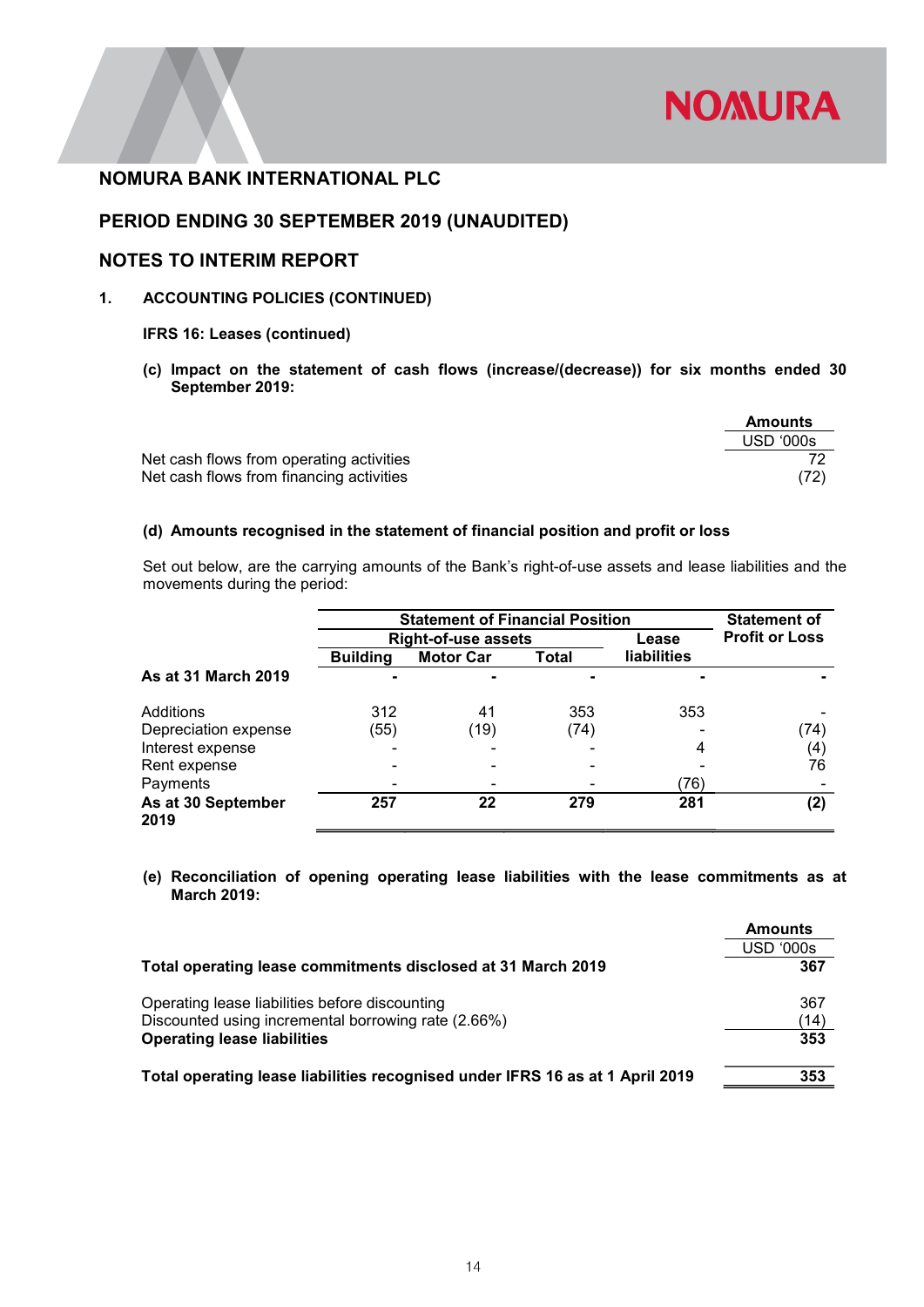

# PERIOD ENDING 30 SEPTEMBER 2019 (UNAUDITED)

## NOTES TO INTERIM REPORT

#### 2. TAX

Income tax expense in the Income Statement is calculated using the tax rate that would be applicable to the expected total annual earnings. The major components of the income tax expense are:

|                                                                 | <b>Period ending</b><br>30 September<br>2019 | <b>Period ending</b><br>30 September<br>2018 |
|-----------------------------------------------------------------|----------------------------------------------|----------------------------------------------|
| <b>INCOME TAXES</b>                                             | \$'000                                       | \$'000                                       |
| Current income tax expense                                      | 1.466                                        | 1,960                                        |
| Income tax expense recognised in the Income<br><b>Statement</b> | 1.466                                        | 1,960                                        |

Income tax expense in the Statement of Comprehensive Income is calculated using the tax rate that would be applicable to the expected total annual earnings. The major components of the income tax expense are:

| <b>INCOME TAXES</b>                                                                                       | <b>Period ending</b><br>30 September<br>2019<br>\$'000 | <b>Period ending</b><br>30 September<br>2018<br>\$'000 |
|-----------------------------------------------------------------------------------------------------------|--------------------------------------------------------|--------------------------------------------------------|
| Current income tax credit                                                                                 | (22)                                                   | (87)                                                   |
| Deferred income tax credit relating to origination<br>and reversal of temporary differences on own credit | (2,537)                                                | (2,003)                                                |
| Income tax credit recognised in Statement of<br><b>Comprehensive Income</b>                               | (2, 559)                                               | (2,090)                                                |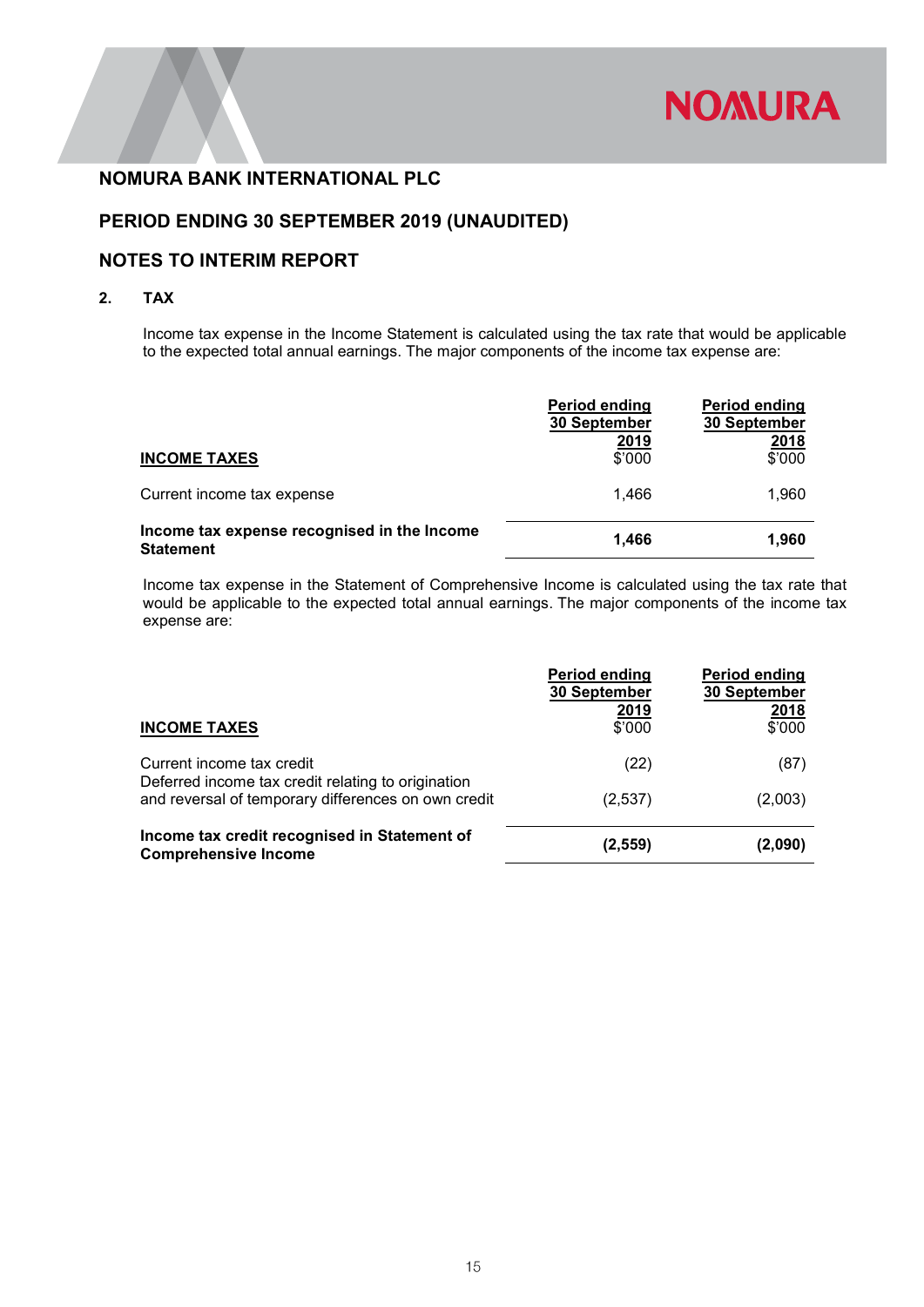

# PERIOD ENDING 30 SEPTEMBER 2019 (UNAUDITED)

# NOTES TO INTERIM REPORT (CONTINUED)

#### 3. FINANCIAL INSTRUMENTS

Analysis of the Bank's financial assets and financial liabilities by IFRS 9 classification

|                                  | <b>Held for</b> | <b>Mandatorily at</b> | At amortised | <b>Total</b> |
|----------------------------------|-----------------|-----------------------|--------------|--------------|
|                                  | trading         | fair value            | cost         |              |
|                                  |                 | through profit        |              |              |
|                                  |                 | and loss              |              |              |
|                                  | \$'000          | \$'000                | \$'000       | \$'000       |
| <b>Financial Assets</b>          |                 |                       |              |              |
| Loans and advances to banks      |                 |                       | 5,572        | 5,572        |
| Derivative financial instruments | 581,804         |                       |              | 581,804      |
| Loans and advances to affiliates |                 | 769,410               | 225,080      | 994,490      |
| Securities purchased under       |                 | 4,536,913             |              | 4,536,913    |
| agreements to resell             |                 |                       |              |              |
| Loans and advances to others     |                 | 65,207                |              | 65,207       |
| Prepayments and accrued          |                 | 10,285                | 420          | 10,705       |
| income                           |                 |                       |              |              |
| Other assets                     |                 |                       | 10,634       | 10,634       |
| Financial investments            |                 | 18                    |              | 18           |
| Total                            | 581,804         | 5,381,833             | 241,706      | 6,205,343    |
|                                  |                 |                       |              |              |

|                                                   | <b>Held for</b><br>trading | Designated at<br>fair value<br>through profit | At amortised<br><u>cost</u> | <b>Total</b> |
|---------------------------------------------------|----------------------------|-----------------------------------------------|-----------------------------|--------------|
| <b>Financial Liabilities</b>                      |                            | and loss                                      |                             |              |
| Customer accounts                                 |                            |                                               | (154)                       | (154)        |
| Derivative financial instruments                  | (619,009)                  |                                               |                             | (619,009)    |
| Accruals and deferred income                      |                            | (10, 119)                                     | (6,884)                     | (17,003)     |
| Borrowings from affiliates                        |                            |                                               | (417,508)                   | (417,508)    |
| Borrowing from others                             |                            | (37, 889)                                     | (3,967)                     | (41, 856)    |
| Securities sold under agreements<br>to repurchase |                            | (425,009)                                     |                             | (425,009)    |
| Bonds and medium term notes                       |                            | (4, 473, 511)                                 |                             | (4,473,511)  |
| Lease liabilities                                 |                            |                                               | (281)                       | (281)        |
| <b>Other liabilities</b>                          |                            |                                               | (53)                        | (53)         |
| Total                                             | (619,009)                  | (4,946,528)                                   | (428, 847)                  | (5,994,384)  |

Financial instruments held for trading are mandatorily measured at fair value through profit or loss.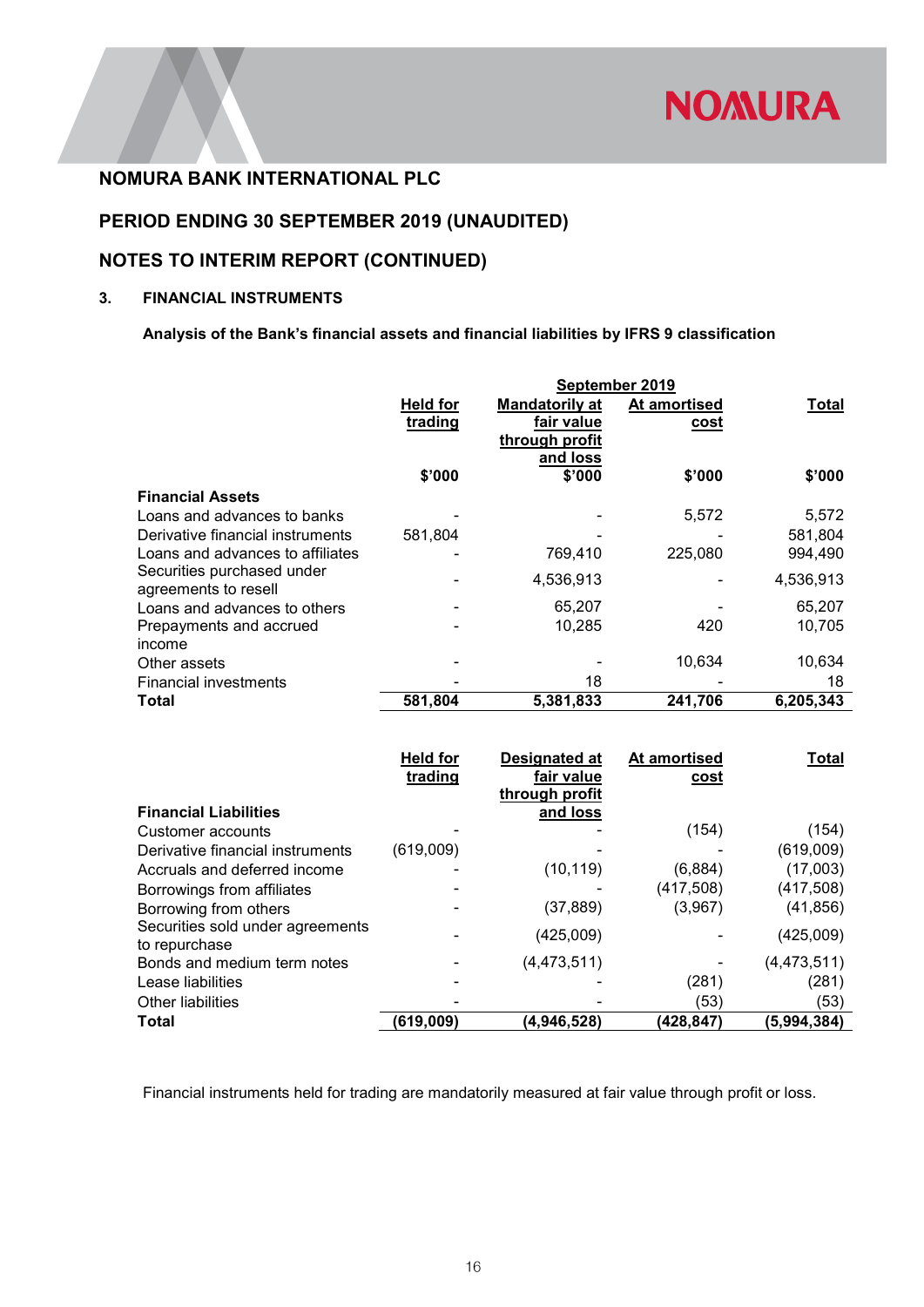

# PERIOD ENDING 30 SEPTEMBER 2019 (UNAUDITED)

# NOTES TO INTERIM REPORT (CONTINUED)

# 3. FINANCIAL INSTRUMENTS (CONTINUED)

|                                                    | <b>March 2019</b>   |                                                                   |                             |              |  |
|----------------------------------------------------|---------------------|-------------------------------------------------------------------|-----------------------------|--------------|--|
|                                                    | Held for<br>trading | <b>Mandatorily at</b><br>fair value<br>through profit<br>and loss | <u>At amortised</u><br>cost | <u>Total</u> |  |
|                                                    | \$'000              | \$'000                                                            | \$'000                      | \$'000       |  |
| <b>Financial Assets</b>                            |                     |                                                                   |                             |              |  |
| Loans and advances to banks                        |                     |                                                                   | 3,048                       | 3,048        |  |
| Derivative financial instruments                   | 449.130             |                                                                   |                             | 449,130      |  |
| Loans and advances to affiliates                   |                     | 560,042                                                           | 1,004,094                   | 1,564,136    |  |
| Securities purchased under<br>agreements to resell |                     | 4,535,216                                                         |                             | 4,535,216    |  |
| Loans and advances to others                       |                     | 65,618                                                            | 2.997                       | 68,615       |  |
| Prepayments and accrued<br>income                  |                     | 12,687                                                            | 451                         | 13,138       |  |
| Other assets                                       |                     |                                                                   | 828                         | 828          |  |
| Financial investments                              |                     | 17                                                                |                             | 17           |  |
| Total                                              | 449,130             | 5,173,580                                                         | 1,011,418                   | 6,634,128    |  |

|                                                   | <b>Held for</b><br>trading | Designated at<br>fair value | At amortised<br><u>cost</u> | Total       |
|---------------------------------------------------|----------------------------|-----------------------------|-----------------------------|-------------|
|                                                   |                            | through profit              |                             |             |
| <b>Financial Liabilities</b>                      |                            | and loss                    |                             |             |
| Customer accounts                                 |                            |                             | (184)                       | (184)       |
| Derivative financial instruments                  | (653,887)                  |                             |                             | (653, 887)  |
| Accruals and deferred income                      |                            | (13, 401)                   | (7, 192)                    | (20, 593)   |
| Borrowings from affiliates                        |                            |                             | (761, 682)                  | (761, 682)  |
| Borrowing from others                             |                            | (38, 370)                   | (3,375)                     | (41, 745)   |
| Securities sold under agreements<br>to repurchase |                            | (599,980)                   |                             | (599,980)   |
| Bonds and medium term notes                       |                            | (4,321,854)                 |                             | (4,321,854) |
| Other liabilities                                 |                            |                             | (126)                       | (126)       |
| <b>Total</b>                                      | (653,887)                  | (4,973,605)                 | (772, 559)                  | (6,400,051) |

Financial instruments held for trading are mandatorily measured at fair value through profit or loss.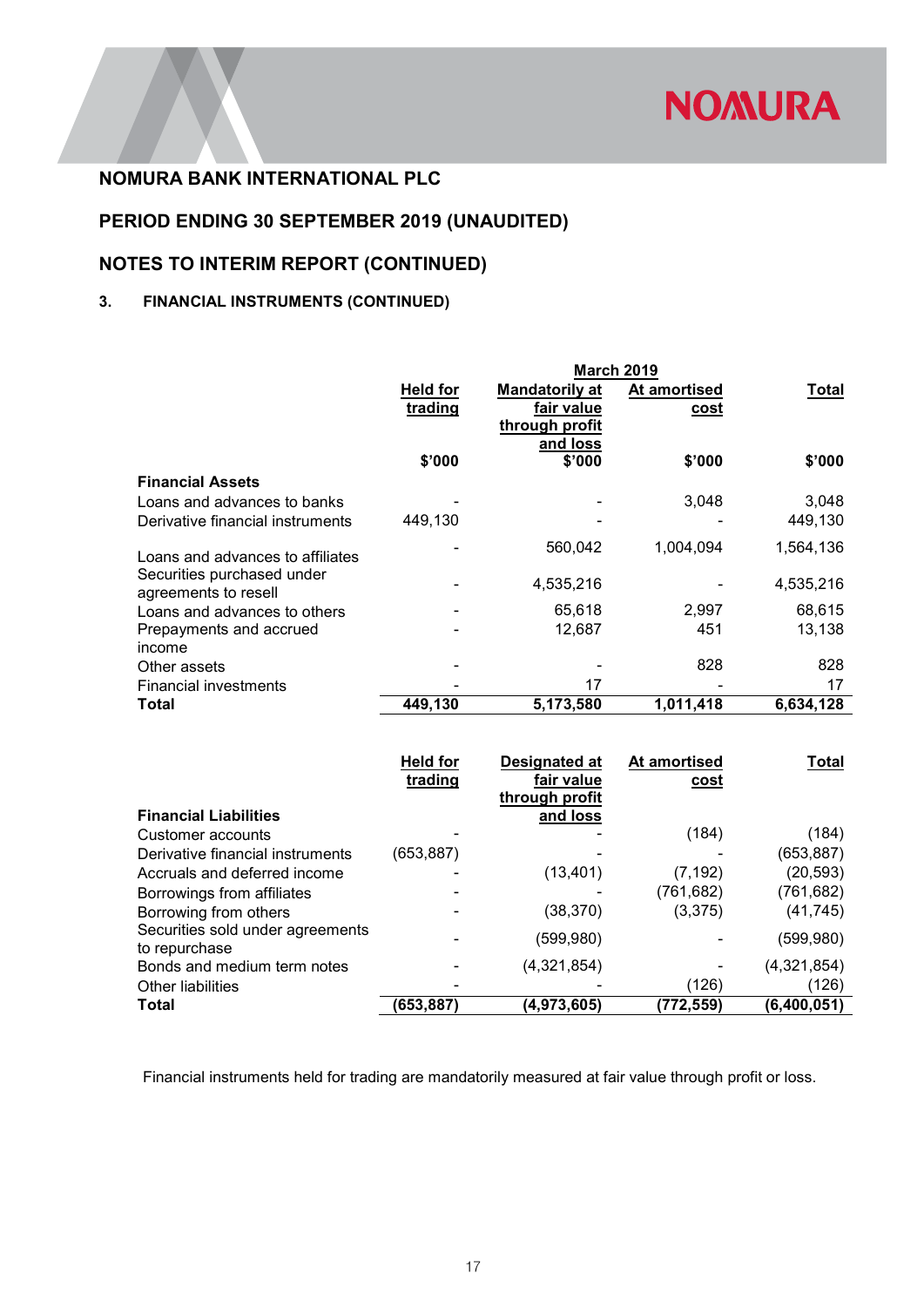

## PERIOD ENDING 30 SEPTEMBER 2019 (UNAUDITED)

#### NOTES TO INTERIM REPORT (CONTINUED)

#### 4. FAIR VALUE OF FINANCIAL INSTRUMENTS

The Bank uses the following hierarchy for determining and disclosing the fair value of financial instruments by valuation techniques:

- Level 1 Unadjusted quoted prices in active markets for identical assets or liabilities accessible by the Bank at the measurement date.
- Level 2 Quoted prices in inactive markets or prices containing other inputs which are observable, either directly or indirectly. Valuation techniques using observable inputs reflect assumptions used by market participants in pricing financial instruments and are based on data obtained from independent market sources at the measurement date.
- Level 3 Unobservable inputs that are significant to the fair value measurement of the financial instrument. Valuation techniques using unobservable inputs reflect management's assumptions about the estimates used by other market participants in valuing similar financial instruments. These valuation techniques are developed based on the best available information at the measurement date.

The following tables present information about the Bank's financial assets and financial liabilities measured at fair value within the fair value hierarchy, based on the transparency of inputs into the valuation techniques used by the Bank to determine such fair values. Financial assets and financial liabilities are classified in their entirety based on the lowest level of input that is significant to the fair value measurement of the financial instrument.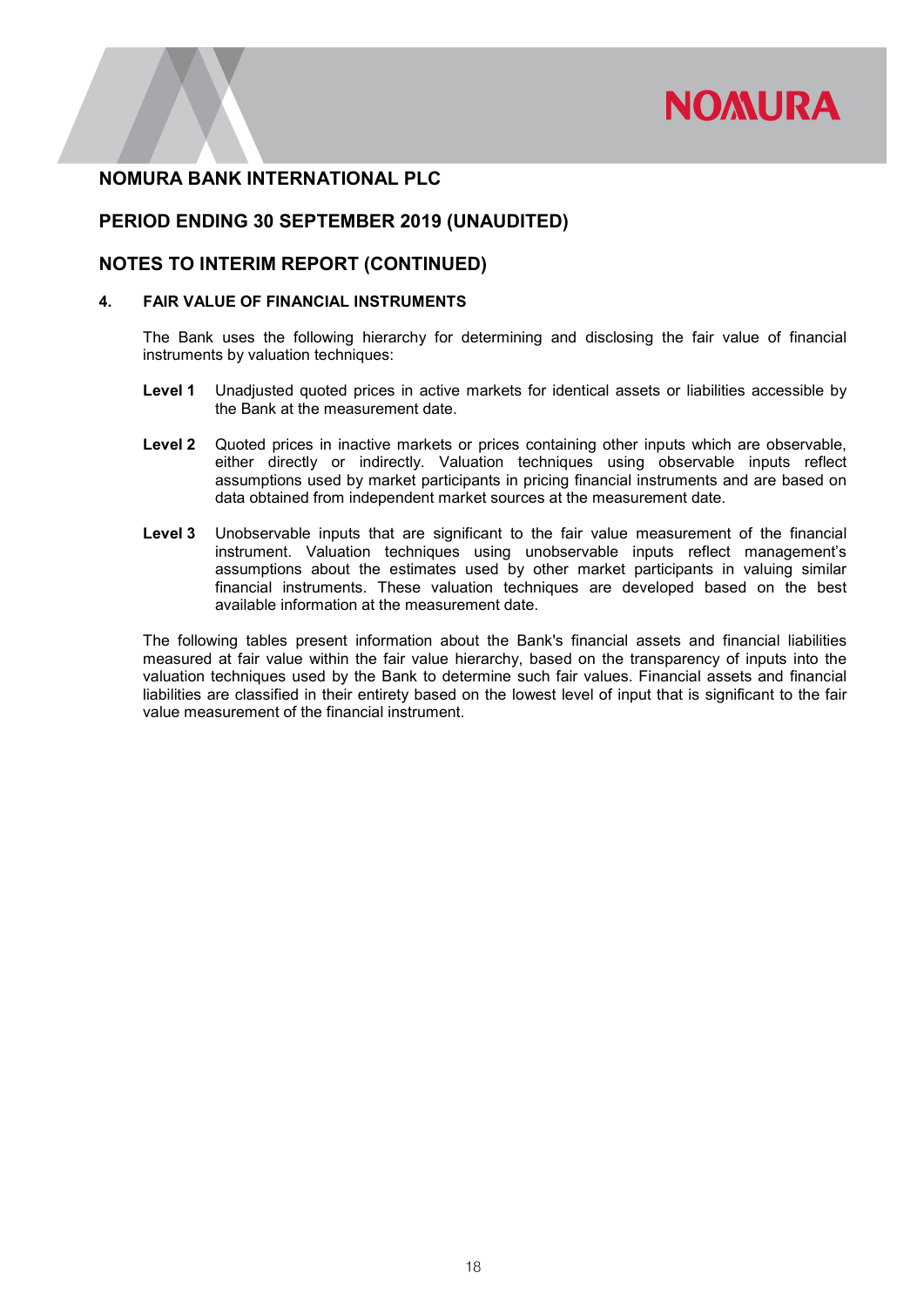

# PERIOD ENDING 30 SEPTEMBER 2019 (UNAUDITED)

# NOTES TO INTERIM REPORT (CONTINUED)

# 4. FAIR VALUE OF FINANCIAL INSTRUMENTS (CONTINUED)

#### Fair value hierarchy - Assets

| 30 September 2019:                                 | Level 1<br>\$'000 | Level 2<br>\$'000 | Level 3<br>\$'000 | <b>Total</b><br>\$'000 |
|----------------------------------------------------|-------------------|-------------------|-------------------|------------------------|
| <b>Financial assets</b>                            |                   |                   |                   |                        |
| Derivative financial instruments                   |                   | 487,947           | 93,857            | 581,804                |
| Securities purchased under agreements to<br>resell |                   | 4,536,913         |                   | 4,536,913              |
| Loans and advances to afiliates                    |                   | 769,410           |                   | 769,410                |
| Loans and advances to others                       |                   |                   | 65,207            | 65,207                 |
| Prepayments and accrued income                     |                   | 10,286            |                   | 10,286                 |
| <b>Financial investments</b>                       |                   | 18                |                   | 18                     |
|                                                    |                   | 5,804,574         | 159,064           | 5,963,638              |
| 31 March 2019:                                     |                   |                   |                   |                        |
| <b>Financial assets</b>                            |                   |                   |                   |                        |
| Derivative financial instruments                   |                   | 357,028           | 92,102            | 449,130                |
| Securities purchased under agreements to<br>resell |                   | 4,535,216         |                   | 4,535,216              |
| Loans and advances to afiliates                    |                   | 560,042           |                   | 560,042                |
| Loans and advances to others                       |                   |                   | 65,617            | 65,617                 |
| Prepayments and accrued income                     |                   | 12,687            |                   | 12,687                 |
| <b>Financial investments</b>                       |                   | 17                |                   | 17                     |
|                                                    |                   | 5,464,990         | 157,719           | 5,622,709              |
| Fair value hierarchy - Liabilities                 |                   |                   |                   |                        |
| 30 September 2019:                                 | Level 1           | Level 2           | <b>Level 3</b>    | <u>Total</u>           |
|                                                    | \$'000            | \$'000            | \$'000            | \$'000                 |
| <b>Financial Liabilities</b>                       |                   |                   |                   |                        |
| Derivative financial instruments                   |                   | 479,043           | 139,965           | 619,008                |
| Accruals and deferred income                       |                   | 10,119            |                   | 10,119                 |
| Bonds and medium-term notes                        |                   | 4,473,511         |                   | 4,473,511              |
| Securities sold under agreements to                |                   | 37,889            |                   | 37,889                 |
| repurchase<br>Borrowings from others               |                   | 425,009           |                   | 425,009                |
|                                                    |                   | 5,425,571         | 139,965           | 5,565,536              |
|                                                    |                   |                   |                   |                        |
| 31 March 2019:                                     | Level 1           | <b>Level 2</b>    | <u>Level 3</u>    | <u>Total</u>           |
|                                                    | \$'000            | \$'000            | \$'000            | \$'000                 |
| <b>Financial Liabilities</b>                       |                   |                   |                   |                        |
| Derivative financial instruments                   |                   | 456,603           | 197,284           | 653,887                |
| Accruals and deferred income                       |                   | 13,401            |                   | 13,401                 |
| Bonds and medium-term notes                        |                   | 4,321,854         |                   | 4,321,854              |
| Securities sold under agreements to<br>repurchase  |                   | 599,980           |                   | 599,980                |
| Borrowings from others                             |                   | 38,370            |                   | 38,370                 |
|                                                    |                   | 5,430,208         | 197,284           | 5,627,492              |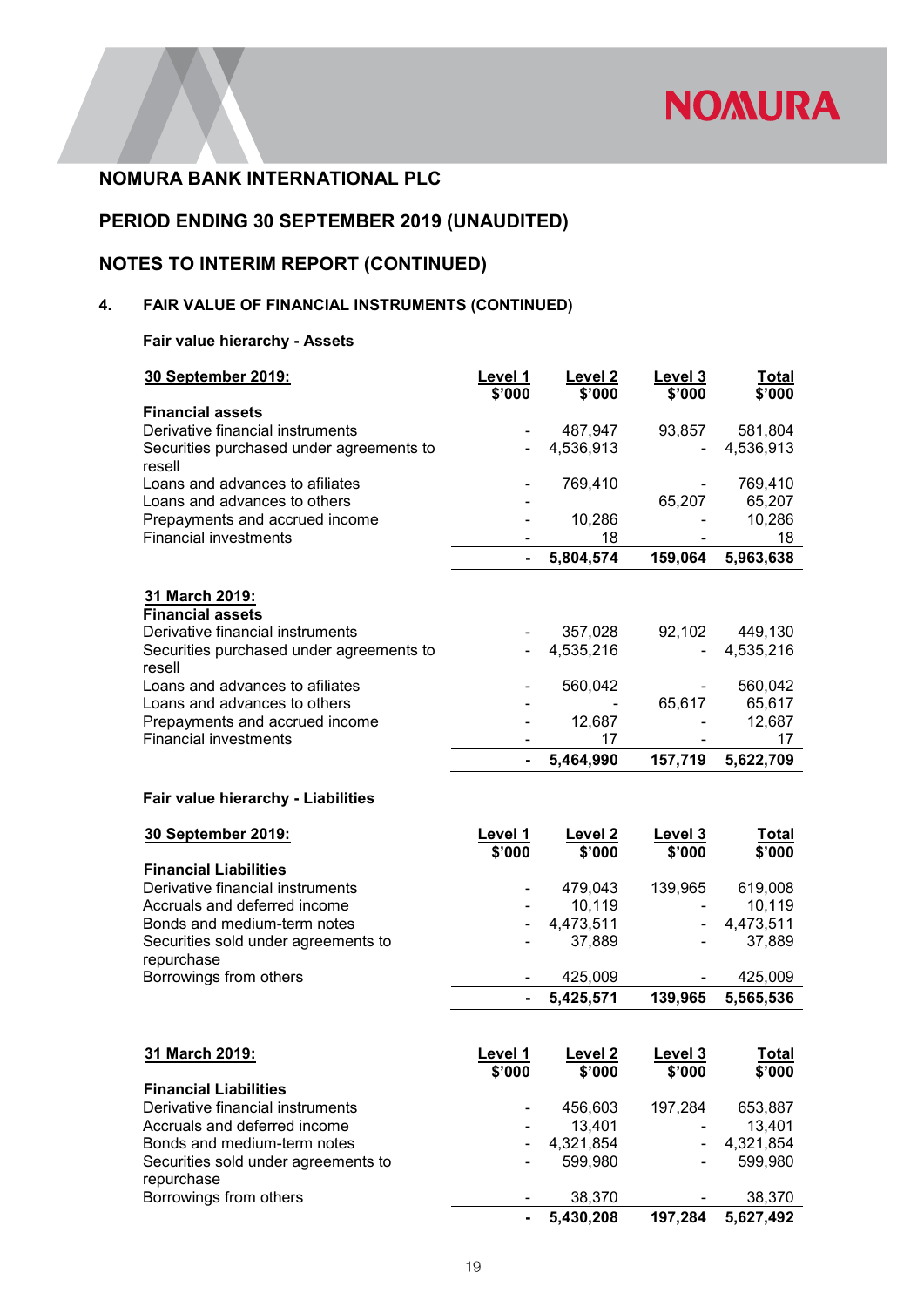# **NOMURA**

# NOMURA BANK INTERNATIONAL PLC

# PERIOD ENDING 30 SEPTEMBER 2019 (UNAUDITED)

# NOTES TO INTERIM REPORT (CONTINUED)

#### 5. VALUATION PROCESSES

In order to ensure the appropriateness of any fair value measurement of a financial instrument used within these financial statements including those classified as Level 3 within the fair value hierarchy, the Bank operates a governance framework which mandates determination or validation of a fair value measurement by control and support functions independent of the businesses assuming the risk of the financial instrument. Such functions within Nomura Group with direct responsibility for either defining, implementing or maintaining valuation policies and procedures are as follows:

- The Product Control Valuations Group ("PCVG") within Nomura's Finance Department has primary responsibility for determining and implementing valuation policies and procedures in connection with determination of fair value measurements. In particular, this group will ensure that valuation policies are documented for each type of financial instrument. While it is the responsibility of our businesses to price our financial instruments, the PCVG are responsible for independently verifying or validating these prices. In the event of a difference in opinion or where the estimate of fair value requires judgment, the valuation used within these financial statements is made by senior managers independent of the businesses. This group reports to the Global Head of Global Middle Office and ultimately to the Chief Financial Officer ("CFO") of Nomura Group;
- The Accounting Policy Group ("APG") within Nomura's Finance Department defines the Group's accounting policies and procedures, including those associated with determination of fair value. This group reports to the Global Head of Accounting Policy and ultimately to the CFO of Nomura Group; and
- The Global Model Validation Group ("MVG") within Nomura's Risk Management Department validates the appropriateness and consistency of pricing models used to determine fair value measurements independently of those who design and build the models. The group reports to the Global Head of Market and Quantitative Risk of Nomura Group.

#### Sensitivity of fair value to changes in unobservable inputs

Level 3 financial assets and financial liabilities include instruments whose valuations are significantly dependent on parameters which are unobservable in the market. Financial instruments are categorised in accordance with their lowest level significant input. As a result, a derivative valued using a combination of level 1, level 2 and level 3 parameters would be classified in level 3 in its entirety, if its value is significantly affected by at least one significant unobservable parameter.

#### Movements in Level 3 financial instruments

Level 3 financial instruments are often hedged with instruments within level 1 or level 2 of the fair value hierarchy and the gains or losses below do not reflect the offsetting gains or losses for these hedging instruments. Additionally, due to these hedging arrangements no effect of reasonably possible alternative assumptions has been disclosed as a change in any assumption would cause a similar offsetting effect to the hedging instruments' fair value. Level 3 instruments are also measured using both observable and unobservable inputs. Fair value changes presented below, therefore, reflect realised and unrealised gains and losses resulting from movements in both observable and unobservable parameters.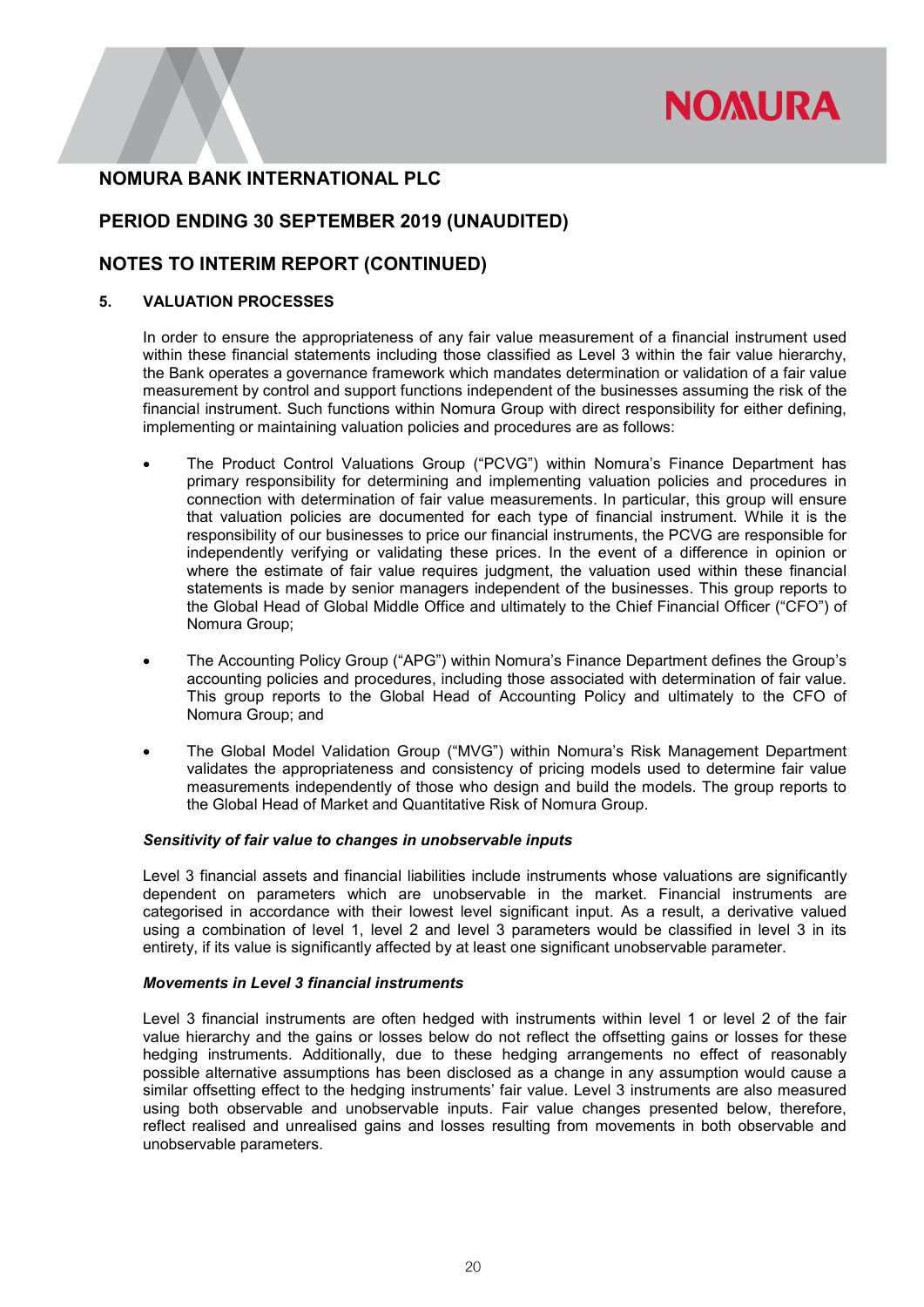

# PERIOD ENDING 30 SEPTEMBER 2019 (UNAUDITED)

## NOTES TO INTERIM REPORT (CONTINUED)

#### 5. VALUATION PROCESSES (CONTINUED)

#### Movements in Level 3 financial instruments

| 30 September 2019                      | At 1 April<br>2019 | Total<br>gains<br>(losses)<br>in P&L | <b>Settlement</b> | <b>Net</b><br>transfers<br>in to<br>level 3 | <b>Net</b><br>transfers<br>(out) of<br>level 3 | At 30<br><b>September</b><br>2019 | <b>Unrealised</b><br><b>Total gains</b><br>(losses) in<br>P&L |
|----------------------------------------|--------------------|--------------------------------------|-------------------|---------------------------------------------|------------------------------------------------|-----------------------------------|---------------------------------------------------------------|
| \$'000s                                |                    |                                      |                   |                                             |                                                |                                   |                                                               |
| <b>Financial assets</b>                |                    |                                      |                   |                                             |                                                |                                   |                                                               |
| Derivative<br>financial<br>instruments | 92,102             | 13,469                               | (11,760)          | 46                                          |                                                | 93,857                            | 8,371                                                         |
| Loans and advances<br>to others        | 65,617             | (375)                                | (35)              | ۰                                           |                                                | 65,207                            | (375)                                                         |
|                                        | 157,719            | 13,094                               | (11, 795)         | 46                                          |                                                | 159,064                           | 7,996                                                         |
|                                        |                    |                                      |                   |                                             |                                                |                                   |                                                               |
| 30 September 2019                      | At 1 April<br>2019 | Total<br>gains<br>(losses)<br>in P&L | <b>Settlement</b> | <b>Net</b><br>transfers<br>in to<br>level 3 | <b>Net</b><br>transfers<br>(out) of<br>level 3 | At 30<br><b>September</b><br>2019 | <b>Unrealised</b><br><b>Total gains</b><br>(losses) in<br>P&L |
| \$'000s                                |                    |                                      |                   |                                             |                                                |                                   |                                                               |
| <b>Financial liabilities</b>           |                    |                                      |                   |                                             |                                                |                                   |                                                               |
| Derivative<br>financial<br>instruments | 197,284            | (55, 479)                            | (1,840)           |                                             | ۰                                              | 139,965                           | (47, 762)                                                     |
|                                        | 197,284            | (55, 479)                            | (1, 840)          |                                             | $\blacksquare$                                 | 139,965                           | (47,762)                                                      |

 Total gains and losses on financial instruments included in the above tables are included in 'Dealing losses' in the profit and loss account.

 The Bank assumes that all transfers of financial instruments from one level to another level within the fair value hierarchy occur at the beginning of the relevant quarter in which the transfer takes place.

 During the period, financial assets and liabilities were transferred into Level 3 as certain parameters became unobservable or more significant.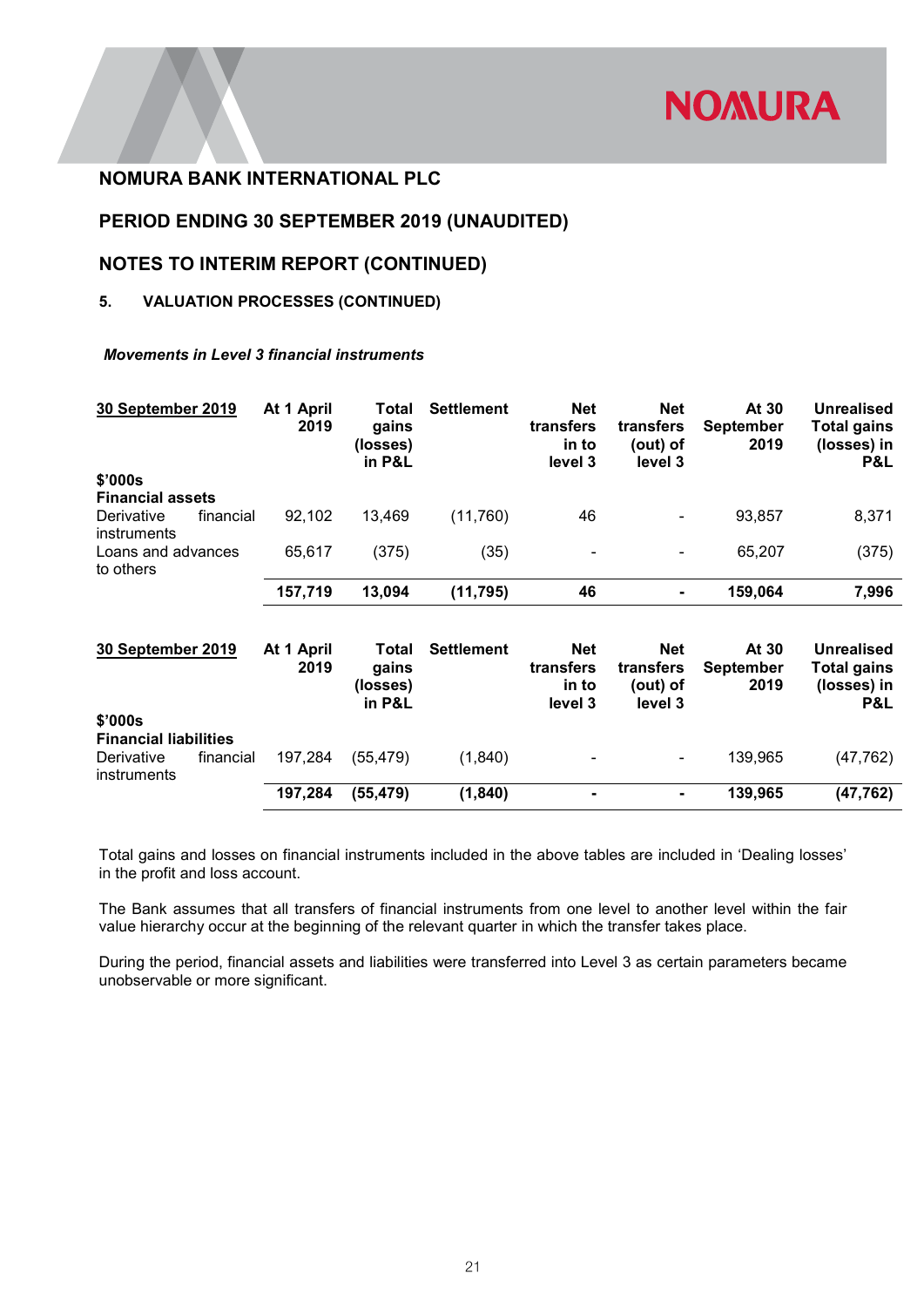

# PERIOD ENDING 30 SEPTEMBER 2019 (UNAUDITED)

#### NOTES TO INTERIM REPORT (CONTINUED)

#### 5. VALUATION PROCESSES (CONTINUED)

#### Level 3 quantitative disclosures on significant unobservable inputs

The following table presents quantitative information about the significant unobservable inputs and assumptions used by the Bank for Level 3 financial instruments as of 30 September 2019 and 31 March 2019.

| Class of<br>financial instruments                 | <b>Fair value</b><br>\$'000 | <b>Valuation</b><br>techniques | <b>Significant</b><br>Unobservable<br>inputs       | Range                               |
|---------------------------------------------------|-----------------------------|--------------------------------|----------------------------------------------------|-------------------------------------|
| 30 September 2019                                 |                             |                                |                                                    |                                     |
| Derivative financial instruments                  |                             |                                |                                                    |                                     |
| - Assets                                          | 93,857                      | DCF/Option                     | Dividend Yield<br>Volatilities                     | $3.9\% - 5.9\%$<br>$8.5\% - 23.1\%$ |
| - Liabilities                                     | (139, 965)                  | Models                         | Correlations                                       | $(0.27) - 0.77$                     |
| Loans and advances to others                      | 65,207                      |                                | No significant<br>unobservable inputs <sup>1</sup> |                                     |
|                                                   |                             |                                |                                                    |                                     |
|                                                   |                             |                                |                                                    |                                     |
| Class of<br>financial instruments                 | <b>Fair value</b><br>\$'000 | <b>Valuation</b><br>techniques | <b>Significant</b><br>Unobservable                 | Range                               |
|                                                   |                             |                                | inputs                                             |                                     |
| 31 March 2019<br>Derivative financial instruments |                             |                                |                                                    |                                     |
| - Assets                                          | 92,102                      | DCF/Option                     | Dividend Yield                                     | $2.1\% - 7.8\%$                     |
| - Liabilities                                     | (197, 284)                  | Models                         | Volatilities<br>Correlations                       | $9.2\% - 23.6\%$<br>$(0.27) - 0.90$ |

<sup>1</sup>The position is valued with a significant adjustment to theoretical value to reflect likely exit level. Whilst this is significant to the valuation no individual input is seen as significant and unobservable.

#### Estimated fair value of financial instruments not carried at fair value

Certain financial instruments are not carried at fair value on a recurring basis in the Statement of Financial Position since they are neither held for trading purposes nor are elected for the fair value option. These are typically carried at contractual amounts due or amortised cost.

The carrying value of the majority of the financial instruments detailed below will approximate fair value since they are short-term in nature and contain minimal credit risk. These financial instruments include financial assets reported within Loans, Debtors, Cash at bank and in hand, Borrowings from fellow subsidiary undertakings, Cash collateral and Other liabilities.

Cash at bank and in hand, Other debtors, Borrowings from fellow subsidiary undertakings and Cash Collateral and Other liabilities, in the Statement of Financial Position would generally be classified in either Level 1 or Level 2 within the fair value hierarchy.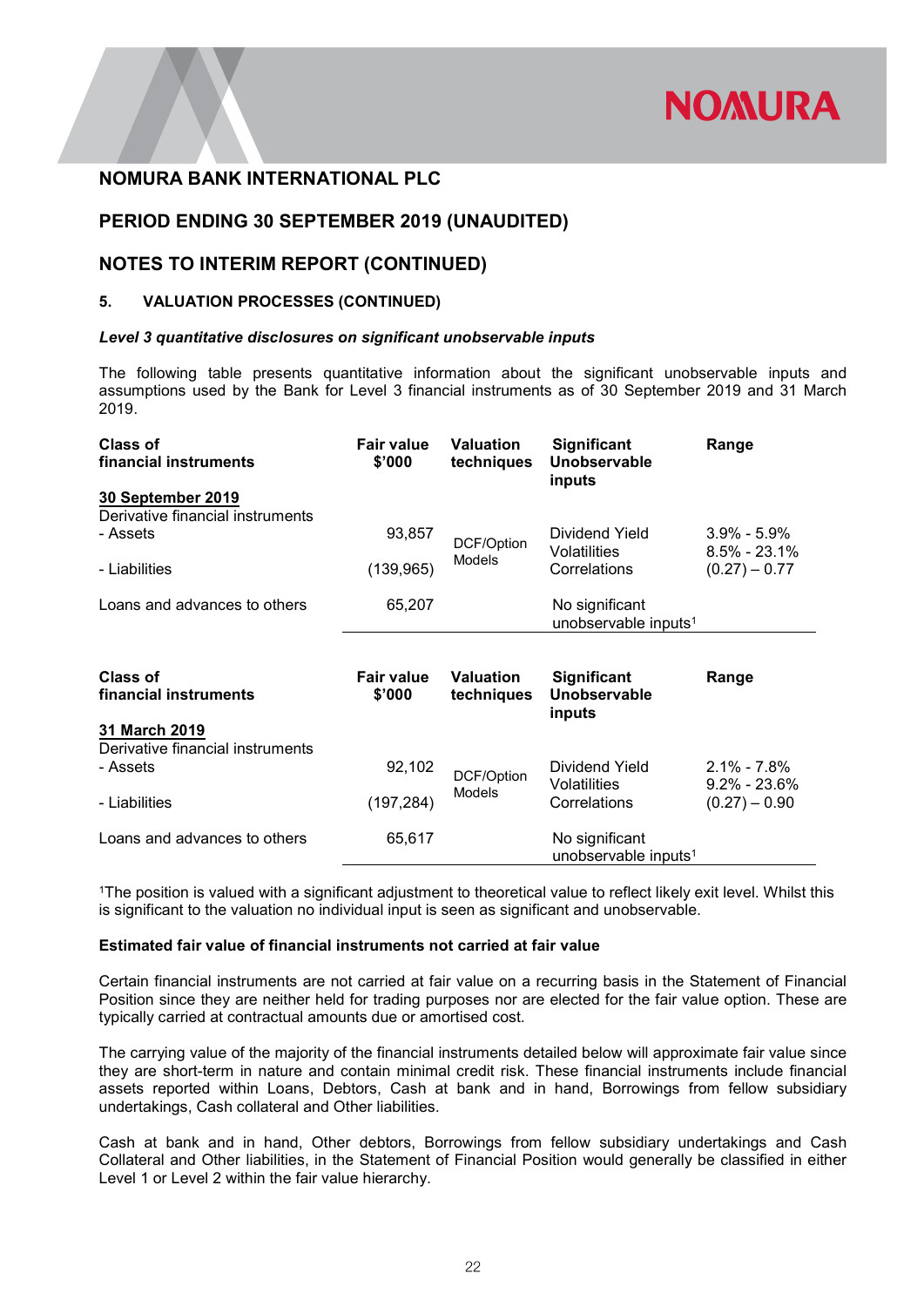

# PERIOD ENDING 30 SEPTEMBER 2019 (UNAUDITED)

# NOTES TO INTERIM REPORT (CONTINUED)

#### 5. VALUATION PROCESSES (CONTINUED)

The following tables present carrying values, fair values and classification within the fair value hierarchy for certain classes of financial instruments which are not carried at fair value as of 30 September 2019 and 31 March 2019.

|                                               |                  |                        |         | <b>Fair value by level</b> |                |
|-----------------------------------------------|------------------|------------------------|---------|----------------------------|----------------|
|                                               | <b>Carrying</b>  | <b>Fair value</b>      | Level 1 | Level 2                    | Level 3        |
|                                               | amount<br>\$'000 | \$'000                 | \$'000  | \$'000                     | \$'000         |
| 30 September 2019<br><b>Financial Assets:</b> |                  |                        |         |                            |                |
| Loans and advances to banks                   | 5,572            | 5,572                  |         | 5,572                      |                |
| Loans and advances to affiliates              | 225,080          | 225,080                |         | 225,080                    |                |
| Loans and advances to others                  |                  |                        |         |                            |                |
| Prepayments and accrued income                | 420              | 420                    |         | 420                        |                |
| Other assets                                  | 10,634           | 10,634                 |         | 10,634                     |                |
|                                               | 241,706          | 241,706                |         | 241,706                    |                |
| <b>Financial Liabilities:</b>                 |                  |                        |         |                            |                |
| Customer accounts                             | (154)            | (154)                  |         | (154)                      |                |
| Accruals and deferred income                  | (6,884)          | (6,884)                |         | (6,884)                    |                |
| Borrowing from affiliates                     | (417, 508)       | (417,508)              |         | (417,508)                  |                |
| Borrowing from others                         | (3,967)          | (3,967)                |         | (3,967)                    |                |
| Lease liabilities                             | (281)            | (281)                  |         | (281)                      |                |
| <b>Other liabilities</b>                      | (53)             | (53)                   |         | (53)                       |                |
|                                               | (428, 847)       | (428, 847)             | Ξ.      | (428, 847)                 | $\blacksquare$ |
|                                               |                  |                        |         |                            |                |
| 31 March 2019                                 |                  |                        |         |                            |                |
| <b>Financial Assets:</b>                      |                  |                        |         |                            |                |
| Loans and advances to banks                   | 3,048            | 3,048                  |         | 3,048                      |                |
| Loans and advances to affiliates              | 1,004,094        | 1,004,094              |         | 1,004,094                  |                |
| Loans and advances to others                  | 2,997            | 2,997                  |         | 2,997                      |                |
| Prepayments and accrued income                | 451              | 451                    |         | 451                        |                |
| Other assets                                  | 828              | 828                    |         | 828                        |                |
|                                               | 1,011,418        | 1,011,418              |         | 1,011,418                  |                |
| <b>Financial Liabilities:</b>                 |                  |                        |         |                            |                |
| Customer accounts                             | (184)            | (184)                  |         | (184)                      |                |
| Accruals and deferred income                  | (7, 192)         | (7, 192)               |         | (7, 192)                   |                |
| Borrowing from affiliates                     | (761, 682)       | (761, 682)             |         | (761, 682)                 |                |
| Borrowing from others                         | (3, 375)         | (3, 375)               |         | (3, 375)                   |                |
| <b>Other liabilities</b>                      | (126)            | (126)                  |         | (126)                      |                |
|                                               | (772, 559)       | $\overline{(772,559)}$ |         | (772, 559)                 |                |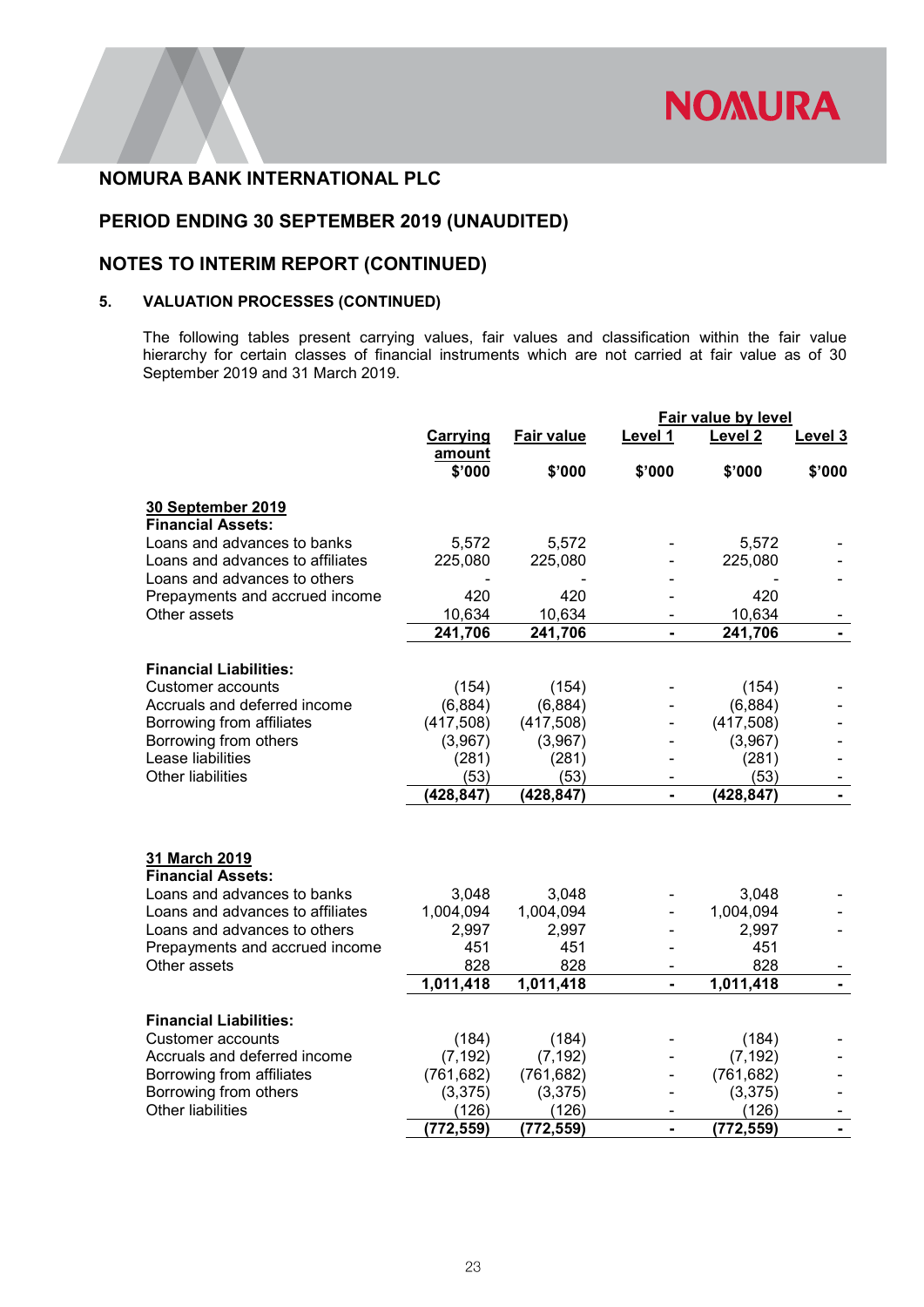

# PERIOD ENDING 30 SEPTEMBER 2019 (UNAUDITED)

#### NOTES TO INTERIM REPORT (CONTINUED)

#### 6. CONTINGENT LIABILITIES AND COMMITMENTS

#### Contingent Liabilities

#### Financial guarantee contracts

The Bank provides certain financial guarantees to third parties over their exposure to Nomura group companies. At 30 September 2019, the maximum exposure on these financial guarantee contracts amounted to \$123,552,110 (March 2019: \$114,577,466).

 The Bank has also provided a guarantee in respect of certain commercial papers issued by another Nomura Group company. At 30 September 2019, the maximum exposure on this guarantee amounted to \$21,799,007 (March 2019: nil)

#### **Commitments**

The Bank had commitments as at 30 September 2019 amounting to \$1,664,330,602 (31 March 2019: \$1,667,323,688) in respect of undrawn note issuance facilities and loan commitments. The loan commitments are sub-participated to NIP on commitment date.

#### 7. BONDS AND MEDIUM TERM NOTES

|                                                     | September 2019 | <b>March 2019</b> |
|-----------------------------------------------------|----------------|-------------------|
|                                                     | \$'000         | \$'000            |
| Bonds and medium-term notes, by remaining maturity: |                |                   |
| - Less than 1 year                                  | 945.296        | 840.884           |
| - Less than 5 years but greater than 1 year         | 469.048        | 480.716           |
| - Greater than 5 years                              | 3,059,167      | 3,000,254         |
| Total                                               | 4,473,511      | 4,321,854         |

As of 30 September 2019, the fair value of the aggregate unpaid principal balance (which is contractually principally protected) of long-term borrowings for which the fair value option was elected was \$163,036,886 (March 2019: \$122,349,307) more than the principal balance of such long-term borrowings.

The impact of changes in own credit risk during the year included in other comprehensive income on financial liabilities designated at fair value through profit and loss account was an unrealised loss of \$15,440,803 (March 2019: gain of \$44,316,723) and realised loss of \$115,451 (March 2019: \$701,055), as well as a U.K. corporation tax credit of \$2,558,744 (March 2019: charge of \$7,400,642) arising during the year. The cumulative valuation adjustment resulting from own credit, included in the fair values of bonds and medium notes in the statement of financial position, is a credit of \$39,303,779 at 30 September 2019 (March 2019: credit of \$23,862,977). The Bank calculates and applies an own credit adjustment based on movements in the credit spread of the Nomura Group.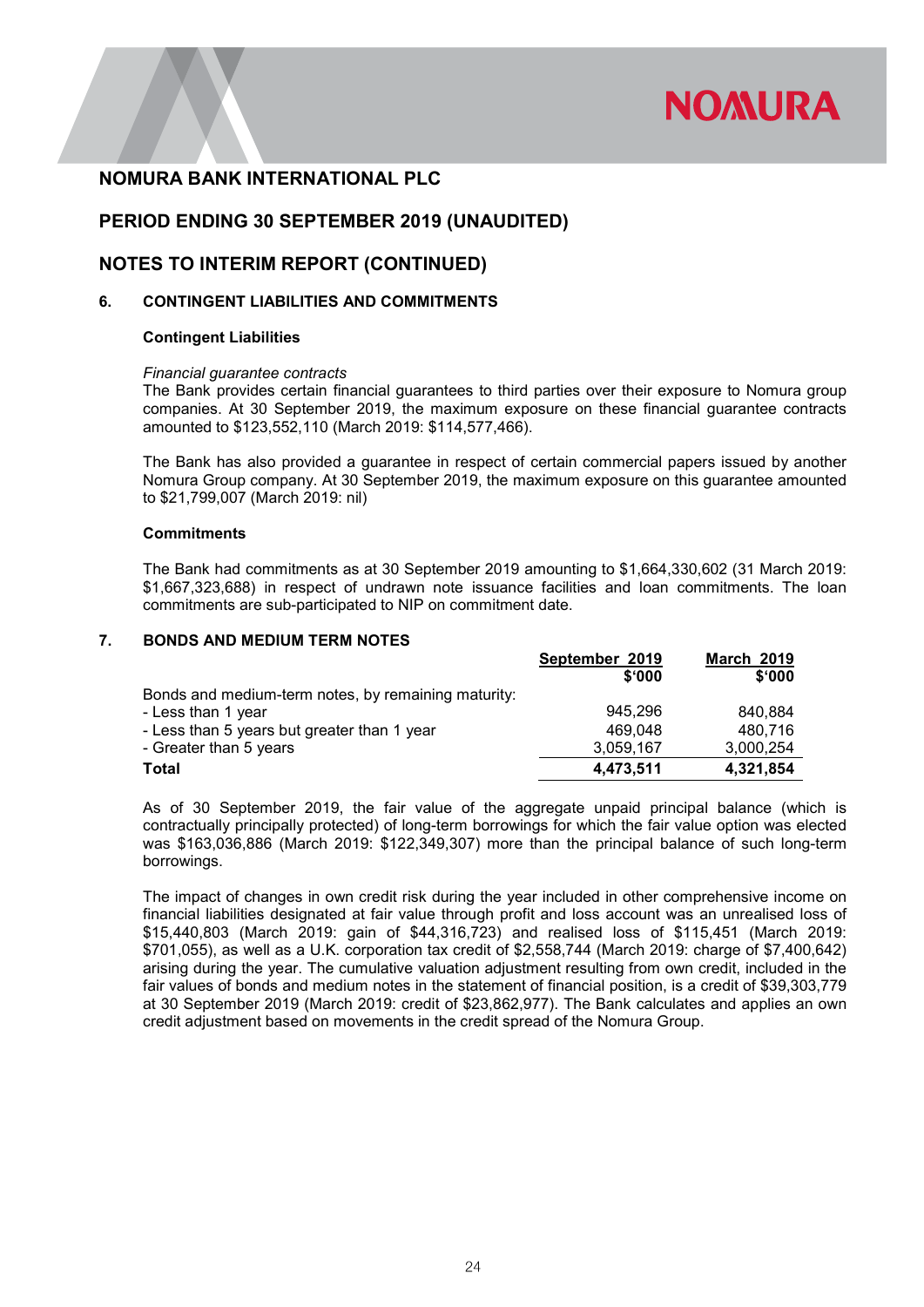

# PERIOD ENDING 30 SEPTEMBER 2019 (UNAUDITED)

#### NOTES TO INTERIM REPORT (CONTINUED)

#### 7. BONDS AND MEDIUM TERM NOTES (CONTINUED)

#### Movement in bonds and medium term notes

The bank typically hedges the returns it is obliged to pay with derivatives and/or the underlying assets to obtain funding equivalent to unsecured long-term debt.

Structured notes are debt securities which contain embedded features that alter the return to the investor from simply receiving a fixed or floating rate of interest to a return that depends upon some other variable(s) such as an equity or equity index, commodity price, foreign exchange rate, credit rating of a third party or more complex interest rate calculation.

| \$,000                         | As at 1<br><b>April 2019</b> | <b>Issuance</b> | <b>Redemption</b> | <b>Others</b> | As at 30<br>September 2019 |
|--------------------------------|------------------------------|-----------------|-------------------|---------------|----------------------------|
| Bonds and medium<br>term notes | 4,321,854                    | 1.478.808       | (1,493,827)       | 166,676       | 4,473,511                  |
| <b>Total</b>                   | 4,321,854                    | 1.478.808       | (1,493,827)       | 166,676       | 4,473,511                  |
| \$,000                         | As at 1<br><b>April 2018</b> | <b>Issuance</b> | <b>Redemption</b> | <b>Others</b> | As at 31 March<br>2019     |
| Bonds and medium<br>term notes | 4.460.415                    | 1.769.503       | (1,913,124)       | 5.060         | 4,321,854                  |
| <b>Total</b>                   | 4,460,415                    | 1,769,503       | (1, 913, 124)     | 5,060         | 4,321,854                  |